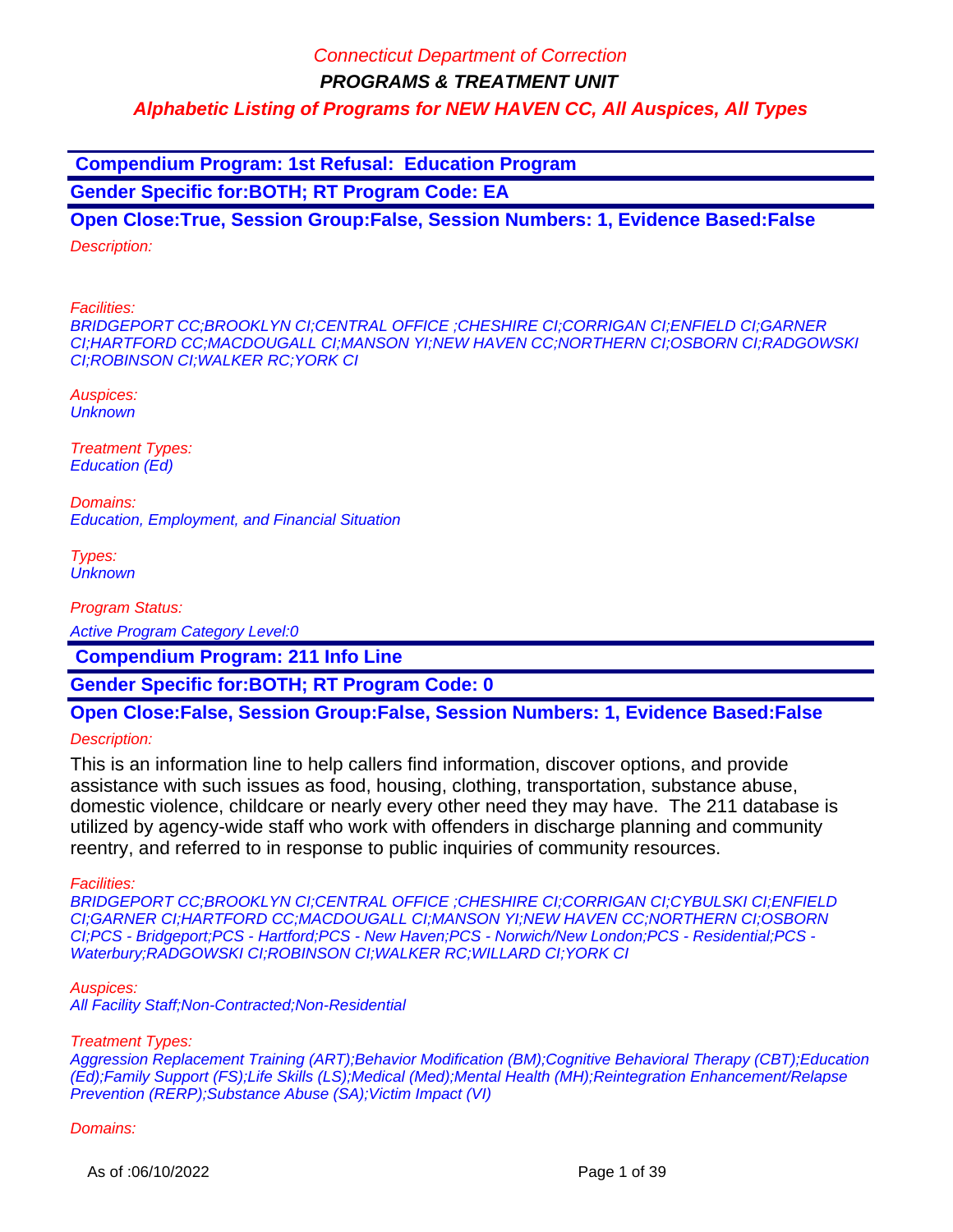**PROGRAMS & TREATMENT UNIT**

**Alphabetic Listing of Programs for NEW HAVEN CC, All Auspices, All Types**

Abuse/Trauma;Anger/Hostility;Education;Education, Employment, and Financial Situation;Employment/Financial;Family;Family and Social Support;Housing Safety;Mental Health;Neighborhood Problems;Parenting;Relationships;Self Efficacy;Substance Abuse;Substance Abuse and Mental Health

Types:

Basic Needs;Behavioral Services;Community Service;Domestic Violence;Education;Employment;Family & Social Services;Medical Services/Treatment;Mental Health Services/Treatment;Re-Entry;Shelter Housing Services; Substance Abuse Services/Treatment; Transportation; Vocational & Educational Services; Wellness **Activities** 

Program Status:

Active Program Category Level:3

 **Compendium Program: 2nd Refusal: Education Program**

**Gender Specific for:BOTH; RT Program Code: EB**

**Open Close:True, Session Group:False, Session Numbers: 1, Evidence Based:False**

Description:

Facilities:

BRIDGEPORT CC;BROOKLYN CI;CENTRAL OFFICE ;CHESHIRE CI;CORRIGAN CI;ENFIELD CI;GARNER CI;HARTFORD CC;MACDOUGALL CI;MANSON YI;NEW HAVEN CC;NORTHERN CI;OSBORN CI;RADGOWSKI CI;ROBINSON CI;WALKER RC;YORK CI

Auspices: **Unknown** 

Treatment Types: Education (Ed)

Domains: Education, Employment, and Financial Situation

Types: **Unknown** 

Program Status:

Active Program Category Level:0

 **Compendium Program: 3rd Refusal: Education Program**

**Gender Specific for:BOTH; RT Program Code: EC**

**Open Close:True, Session Group:False, Session Numbers: 1, Evidence Based:False**

Description:

Facilities:

BRIDGEPORT CC;BROOKLYN CI;CENTRAL OFFICE ;CHESHIRE CI;CORRIGAN CI;ENFIELD CI;GARNER CI;HARTFORD CC;MACDOUGALL CI;MANSON YI;NEW HAVEN CC;NORTHERN CI;OSBORN CI;RADGOWSKI CI;ROBINSON CI;WALKER RC;YORK CI

Auspices: **Unknown**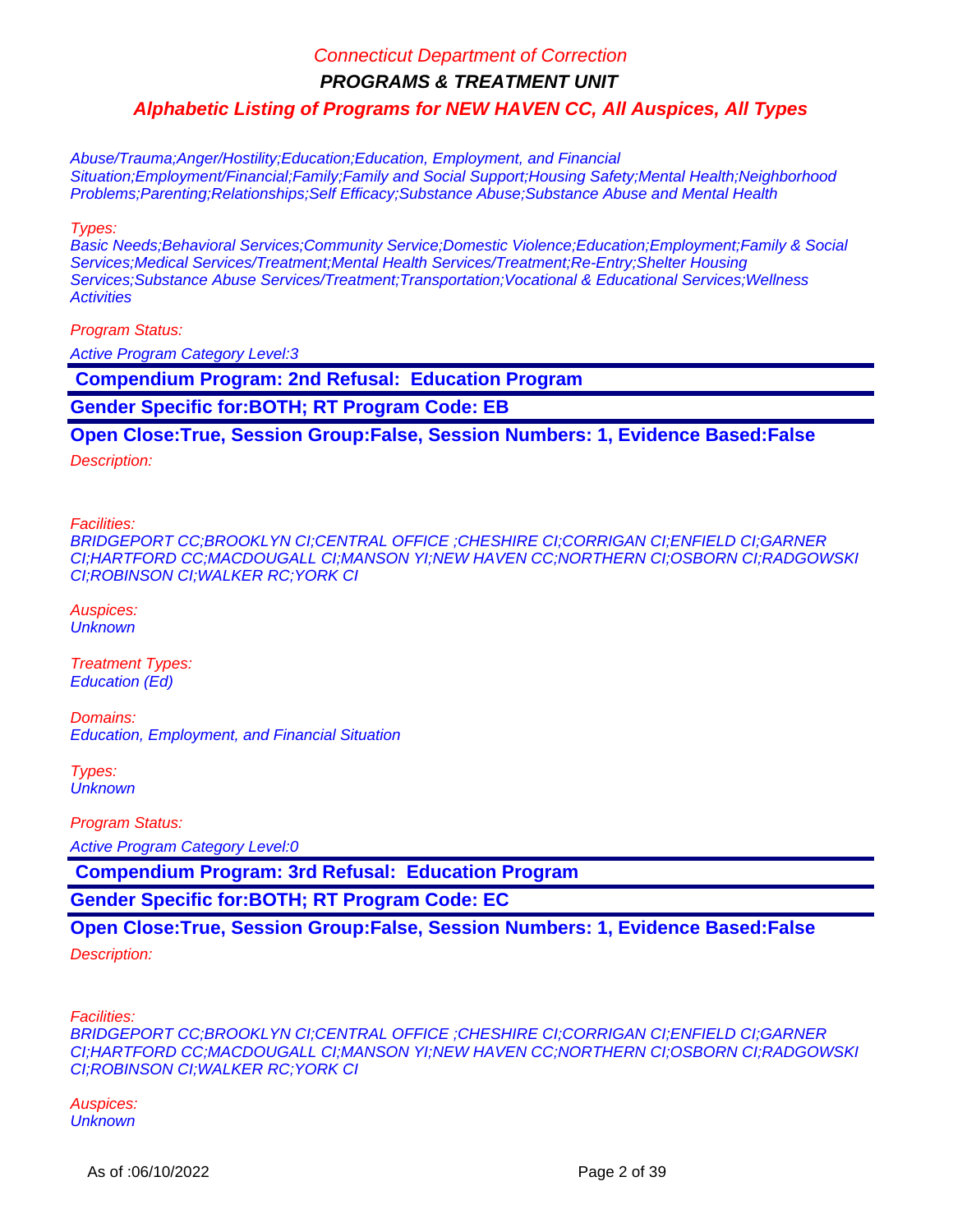Treatment Types: Education (Ed)

Domains: Education, Employment, and Financial Situation

Types: **Unknown** 

Program Status: Active Program Category Level:0

 **Compendium Program: 5 or 7 Day Job Assignments**

**Gender Specific for:BOTH; RT Program Code: L1**

### **Open Close:True, Session Group:False, Session Numbers: 1, Evidence Based:False**

Description:

Facilities:

BRIDGEPORT CC;BROOKLYN CI;CENTRAL OFFICE ;CHESHIRE CI;CORRIGAN CI;CYBULSKI CI;ENFIELD CI;GARNER CI;HARTFORD CC;MACDOUGALL CI;MANSON YI;NEW HAVEN CC;NORTHERN CI;OSBORN CI;RADGOWSKI CI;ROBINSON CI;WALKER RC;WILLARD CI;YORK CI

Auspices: **Unknown** 

Treatment Types: Life Skills (LS)

Domains: Education, Employment, and Financial Situation;Employment/Financial

Types: **Unknown** 

Program Status:

Active Program Category Level:2

 **Compendium Program: A New Direction**

**Gender Specific for:MALE; RT Program Code: ND**

### **Open Close:True, Session Group:False, Session Numbers: 12, Evidence Based:False**

Description:

An Addiction Services program to meet the needs of the sentenced and unsentenced offenders at the direct admission facilities. Addiction Services units shall offer a short-term drug and alcohol education program using the evidenced based Cognitive-Behavioral Treatment Curriculum "A New Direction" by Hazelden. This curriculum addresses criminal and addictive thinking based on real life experiences of incarcerated addicts.

Facilities: CORRIGAN CI;HARTFORD CC;NEW HAVEN CC

#### Auspices:

As of :06/10/2022 Page 3 of 39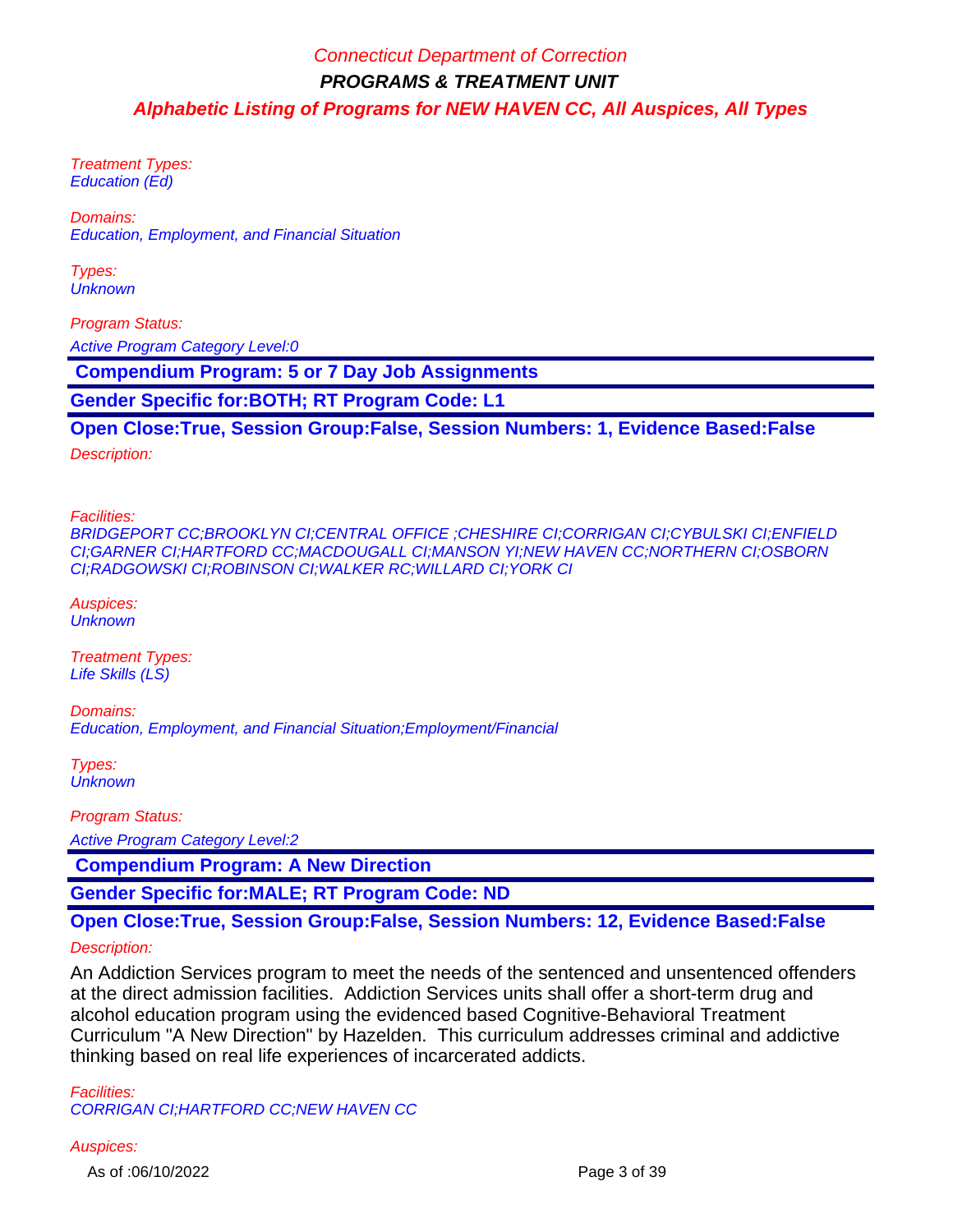#### Addiction Services

#### Treatment Types:

Reintegration Enhancement/Relapse Prevention (RERP);Substance Abuse (SA)

Domains:

Criminal Attitudes and Behavioral Patterns;Substance Abuse and Mental Health

Types: **Addiction** 

Program Status:

**Active Program Category Level:1** 

 **Compendium Program: Alcoholics Anonymous**

**Gender Specific for:BOTH; RT Program Code: 0**

**Open Close:True, Session Group:False, Session Numbers: 1, Evidence Based:False**

#### Description:

This is a 12-Step Fellowship self-help group for men and women who provide mutual support in obtaining and maintaining sobriety while also helping others to recover from alcoholism. Meetings, in a variety of formats (Big Book, Step Meetings, Speaker, etc.), are held on a weekly basis. Addiction Services or Volunteer Services staff coordinate the meetings and provide oversight for the program.

Facilities:

BRIDGEPORT CC;BROOKLYN CI;CORRIGAN CI;CYBULSKI CI;GARNER CI;HARTFORD CC;MACDOUGALL CI;MANSON YI;NEW HAVEN CC;RADGOWSKI CI;ROBINSON CI;WALKER RC;WILLARD CI;YORK CI

Auspices: Addiction Services;Volunteer Services

Treatment Types: Behavior Modification (BM);Substance Abuse (SA)

Domains: Substance Abuse;Substance Abuse and Mental Health

Types: Addiction;Re-Entry

Program Status: Active Program Category Level:3

 **Compendium Program: Baptism Preparation - Protestant**

**Gender Specific for:MALE; RT Program Code: 0**

### **Open Close:True, Session Group:False, Session Numbers: 1, Evidence Based:False**

#### Description:

A course of studies to prepare inmates for Baptism into the Christian community.

Facilities: NEW HAVEN CC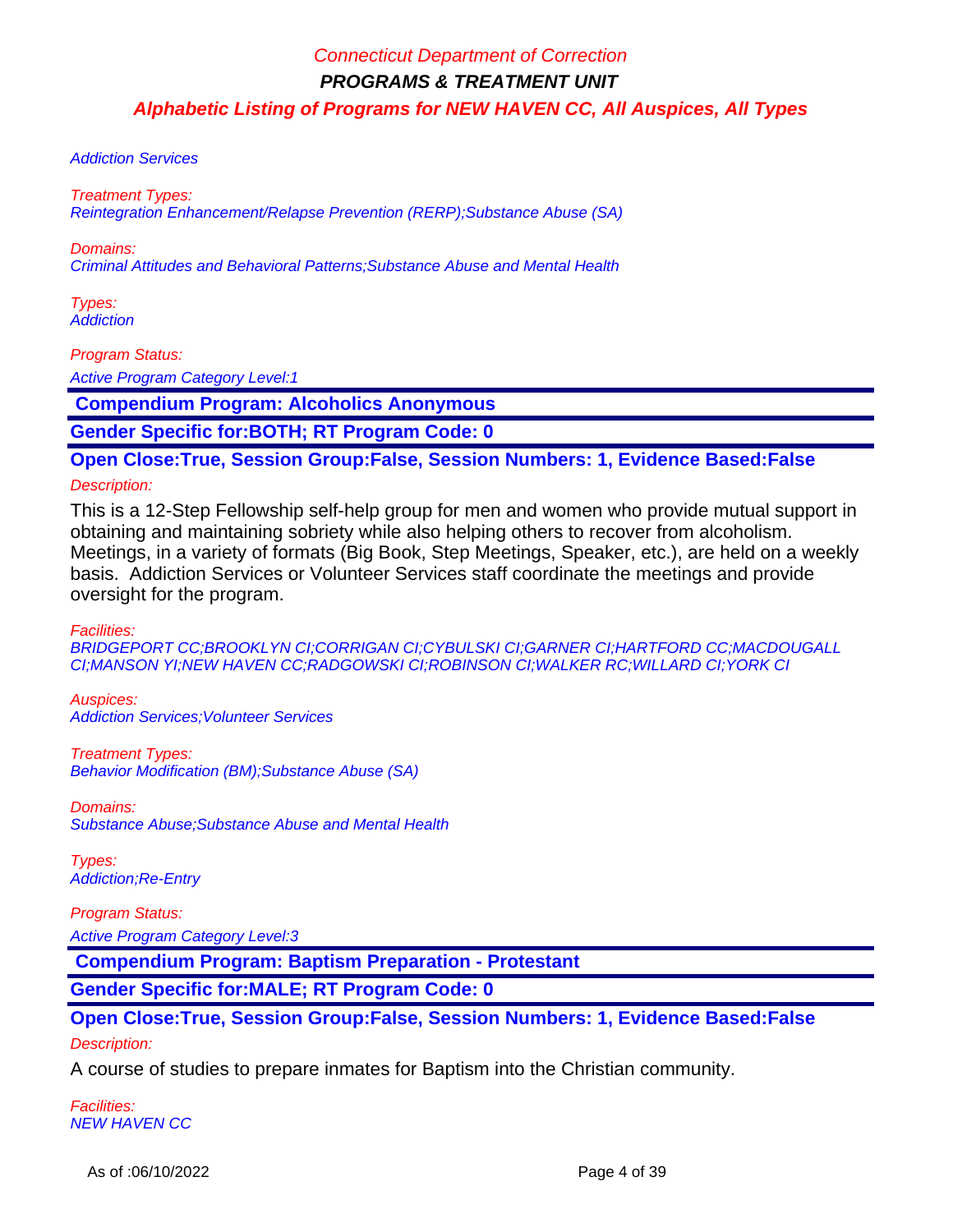Auspices: Religious Services

Treatment Types: **Unknown** 

Domains: **Unknown** 

Types: **Religious** 

Program Status:

Active Program Category Level:3

 **Compendium Program: Catholic Bible Study**

**Gender Specific for:BOTH; RT Program Code: 0**

**Open Close:True, Session Group:False, Session Numbers: 1, Evidence Based:False**

### Description:

An academic study of the books of the bible or biblical topics and themes. This program seeks to foster understanding of scripture and help inmates develop self-awareness and personal growth based on biblical principles.

Facilities:

BRIDGEPORT CC;BROOKLYN CI;CHESHIRE CI;CYBULSKI CI;ENFIELD CI;GARNER CI;HARTFORD CC;MACDOUGALL CI;MANSON YI;NEW HAVEN CC;OSBORN CI;RADGOWSKI CI;WALKER RC;WILLARD CI;YORK CI

Auspices: Religious Services ;Volunteer Services

Treatment Types: **Unknown** 

Domains: **Unknown** 

Types: **Religious** 

Program Status:

Active Program Category Level:3

 **Compendium Program: Catholic Worship Service**

**Gender Specific for:BOTH; RT Program Code: 0**

# **Open Close:True, Session Group:False, Session Numbers: 1, Evidence Based:False**

#### Description:

The weekly Catholic service is the Mass (or a communion service when Mass cannot be held due to the unavailability of a priest). Fulfills constitutional right to worship.

Facilities: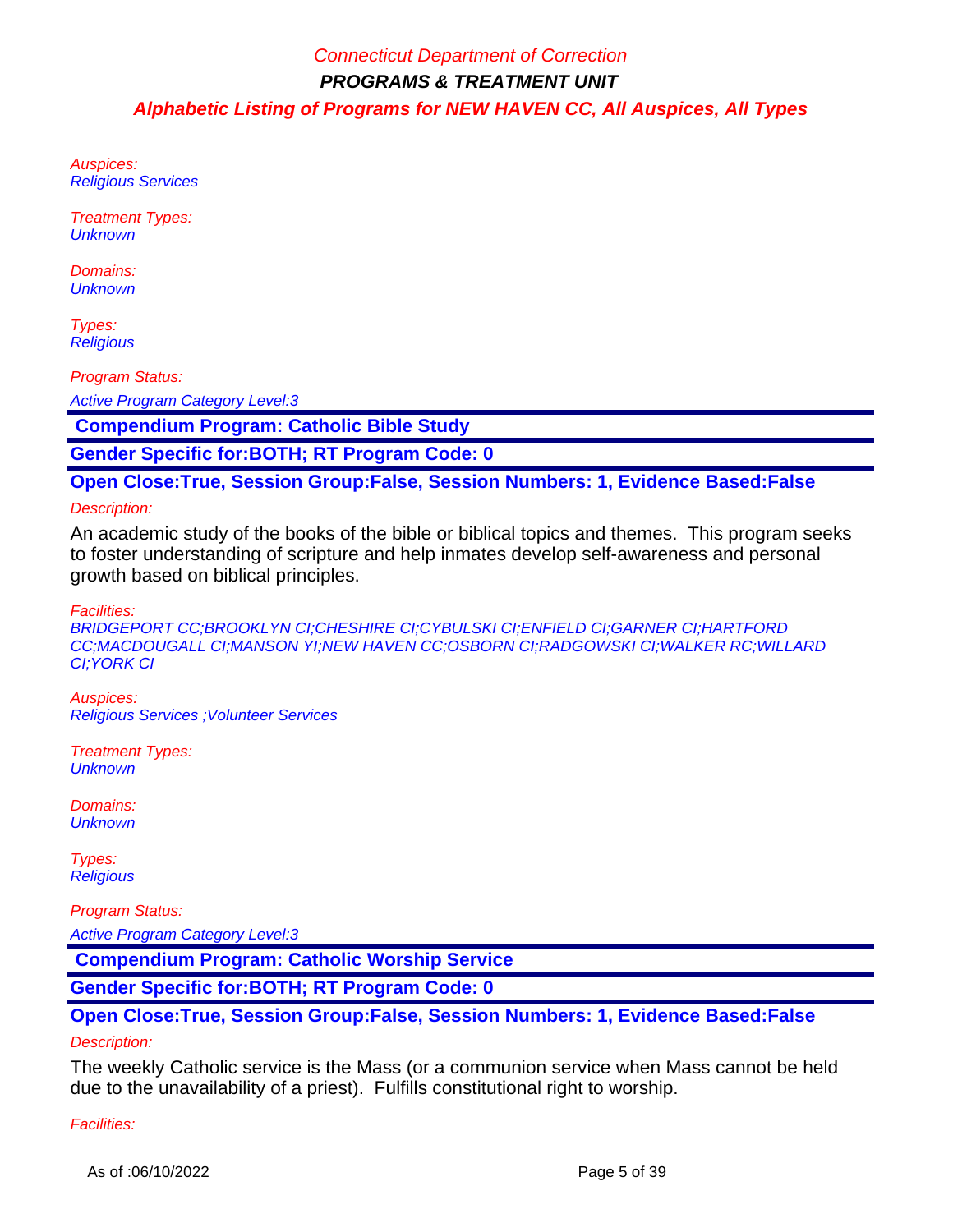BRIDGEPORT CC;BROOKLYN CI;CHESHIRE CI;CORRIGAN CI;CYBULSKI CI;ENFIELD CI;GARNER CI;HARTFORD CC;MACDOUGALL CI;MANSON YI;NEW HAVEN CC;OSBORN CI;RADGOWSKI CI;ROBINSON CI;WALKER RC;WILLARD CI;YORK CI

Auspices: Religious Services ;Volunteer Services

Treatment Types: **Unknown** 

Domains: **Unknown** 

Types: Worship Services

Program Status:

Active Program Category Level:3

 **Compendium Program: Certified Birth Certificate or Registration of Birth**

**Gender Specific for:BOTH; RT Program Code: I2**

**Open Close:True, Session Group:False, Session Numbers: 1, Evidence Based:False**

Description:

\*\*\*\*

Facilities:

BRIDGEPORT CC;BROOKLYN CI;CENTRAL OFFICE ;CHESHIRE CI;CORRIGAN CI;CYBULSKI CI;ENFIELD CI;GARNER CI;HARTFORD CC;MACDOUGALL CI;MANSON YI;NEW HAVEN CC;NORTHERN CI;OSBORN CI;RADGOWSKI CI;ROBINSON CI;WALKER RC;WILLARD CI;YORK CI

Auspices: Programs & Treatment Unit

Treatment Types: Reintegration Enhancement/Relapse Prevention (RERP)

Domains: Education, Employment, and Financial Situation;Employment/Financial

Types: Re-Entry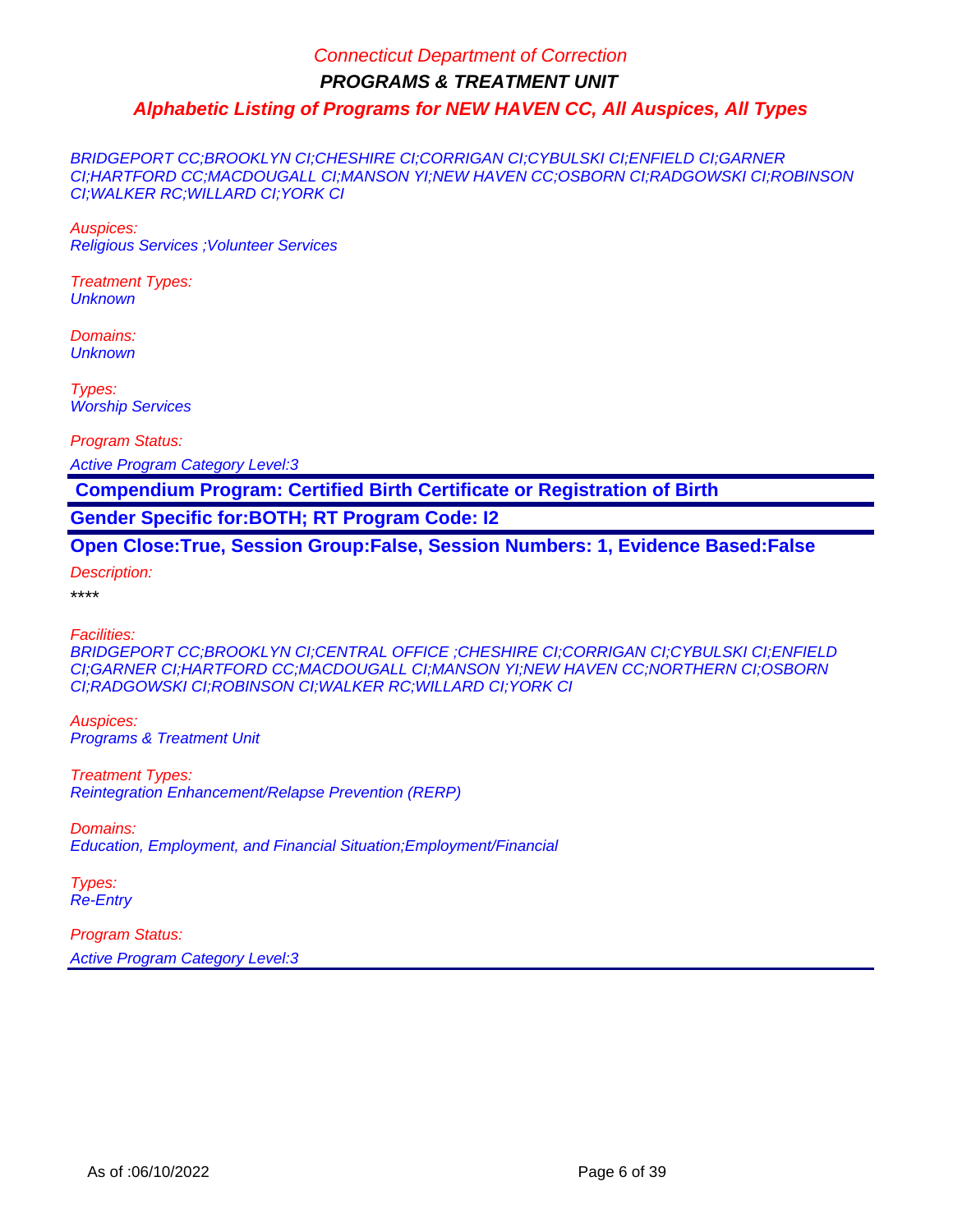**PROGRAMS & TREATMENT UNIT**

## **Alphabetic Listing of Programs for NEW HAVEN CC, All Auspices, All Types**

 **Compendium Program: Chronic Disciplinary Unit: Controlling Your Anger Gender Specific for:MALE; RT Program Code: 0**

**Open Close:False, Session Group:True, Session Numbers: 8, Evidence Based:False** Description:

This is the second in a series of groups used in the Chronic Discipline Unit (CDU) Program. An essential capacity these inmates need to develop is to be able to deal with angry feelings without resorting to violence. This class is designed to help change thinking and attitudes which promote violence and to develop skills to deal with anger without violence.

Facilities:

CHESHIRE CI;CORRIGAN CI;HARTFORD CC;MACDOUGALL CI;NEW HAVEN CC

Auspices: **All Facility Staff** 

Treatment Types: Behavior Modification (BM)

Domains: Criminal Attitudes and Behavioral Patterns

Types: Anger Management;CDU;Youth CDU

Program Status:

Active Program Category Level:1

 **Compendium Program: Chronic Disciplinary Unit: How to Deal with Your Problems and How to Do Your Bid**

**Gender Specific for:MALE; RT Program Code: 0**

### **Open Close:True, Session Group:False, Session Numbers: 1, Evidence Based:False**

### Description:

This is a group designed for inmates in the DOC's Chronic Disciplinary Unit. One of the problems that many inmates have in general, and restrictive housing inmates have in particular, is that they lack the skills necessary for problem solving. The first part of this class is designed to help inmates learn that not all problems can be solved and to assist them in approaching problems so as to (1) respond in the best way to the presented problem and (2) not to make the situation worse. In the second part of the class the inmates review a videotape which shows inmates who have completed a restrictive housing program. In that video the inmates discuss what they believe is necessary in order to "do your bid." The video serves as a stimulus for inmates to discuss how it is possible to live in a prison environment without getting into trouble.

Facilities: CHESHIRE CI;CORRIGAN CI;HARTFORD CC;MACDOUGALL CI;NEW HAVEN CC

Auspices: **All Facility Staff** 

Treatment Types: Behavior Modification (BM)

As of :06/10/2022 Page 7 of 39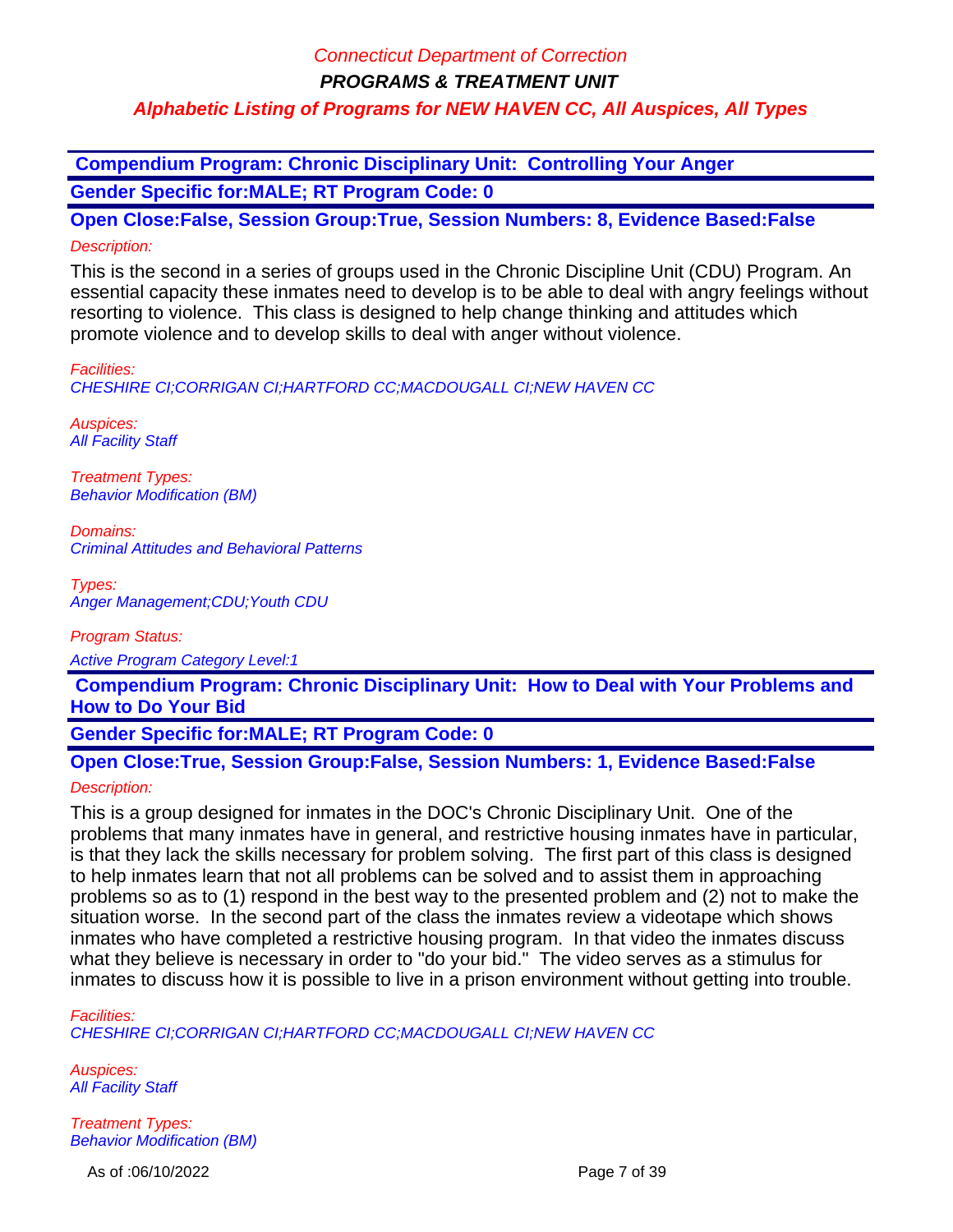Domains: Criminal Attitudes and Behavioral Patterns

Types: CDU;Youth CDU

Program Status:

Active Program Category Level:1

 **Compendium Program: Chronic Disciplinary Unit: Relapse Prevention**

**Gender Specific for:MALE; RT Program Code: 0**

**Open Close:True, Session Group:False, Session Numbers: 1, Evidence Based:False**

#### Description:

This is one of several groups in the Chronic Discipline Program. In order to reach this class in the program the inmate has had to be behaving himself and interacting appropriately with other inmates and staff. This group is designed to help inmates examine the issues that might result in a relapse of the problematic behavior which resulted in their placement in Chronic Discipline, a very restrictive special housing program.

Facilities:

CHESHIRE CI;CORRIGAN CI;HARTFORD CC;MACDOUGALL CI;NEW HAVEN CC

Auspices: **All Facility Staff** 

Treatment Types: Behavior Modification (BM)

Domains: Criminal Attitudes and Behavioral Patterns

Types: **CDU** 

Program Status:

Active Program Category Level:1

 **Compendium Program: Chronic Disciplinary Unit: Orientation and Communication Gender Specific for:MALE; RT Program Code: 0**

**Open Close:True, Session Group:False, Session Numbers: 1, Evidence Based:False**

#### Description:

This class is the first offered to inmates in the Chronic Disciplinary Unit. Research into causes of violence among inmates reveals that frequently there is a breakdown in communication or poor communication skills. This group is designed to assist inmates in improving communication skills.

Facilities: CHESHIRE CI;CORRIGAN CI;HARTFORD CC;MACDOUGALL CI;NEW HAVEN CC

#### Auspices:

As of :06/10/2022 Page 8 of 39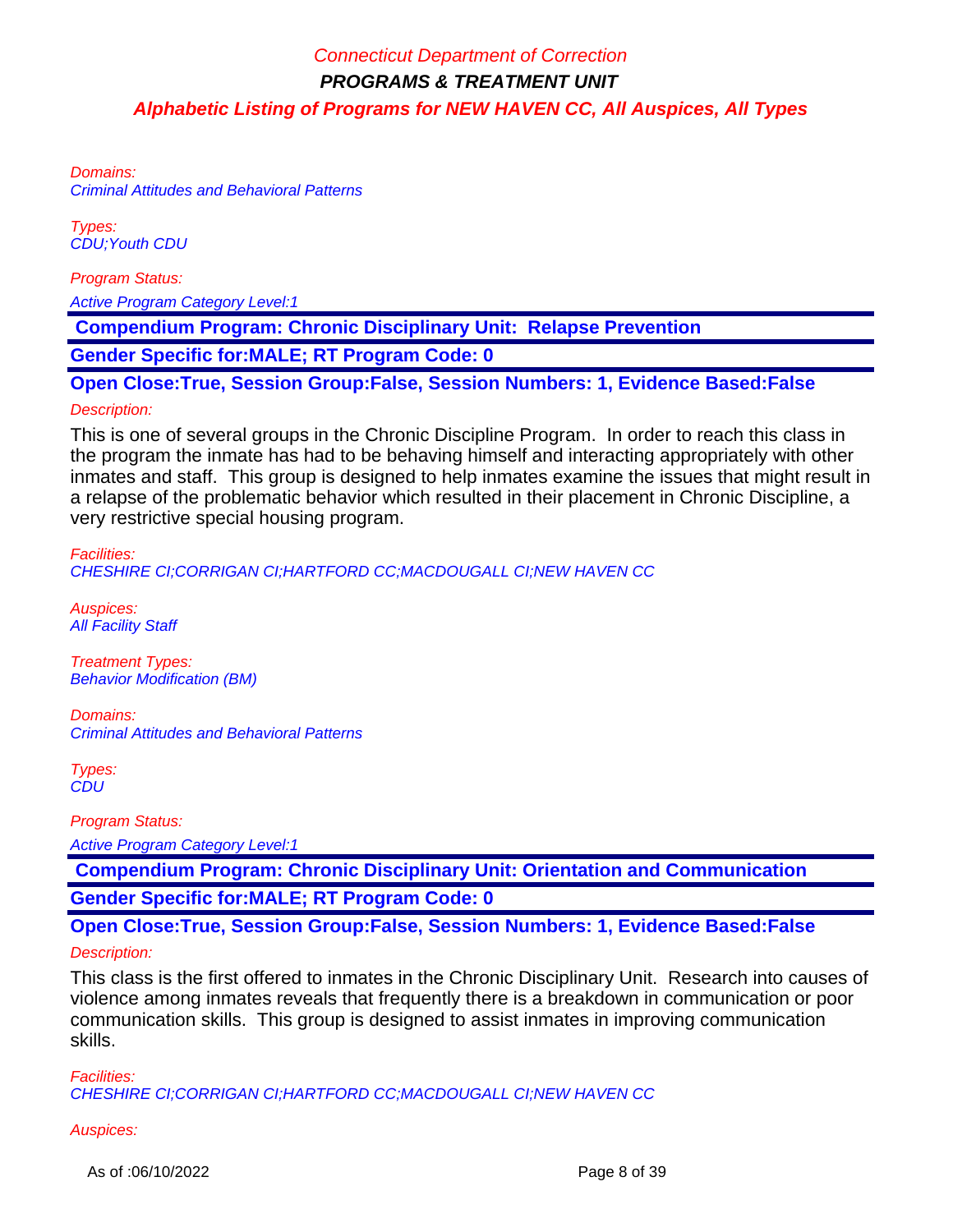**All Facility Staff** 

Treatment Types: Behavior Modification (BM)

Domains: Criminal Attitudes and Behavioral Patterns

Types: **CDU** 

Program Status:

**Active Program Category Level:1** 

 **Compendium Program: Chronic Discipline**

**Gender Specific for:MALE; RT Program Code: 21**

**Open Close:False, Session Group:True, Session Numbers: 12, Evidence Based:False**

Description:

Programming for offenders classified to Chronic Discipline status. Modules of programming include: Controlling Your Anger, How to Deal with your Problems, How to do your Bid, Orientation and Communication, and Relapse Prevention.

Facilities:

CHESHIRE CI;CORRIGAN CI;HARTFORD CC;MACDOUGALL CI;NEW HAVEN CC

Auspices: **All Facility Staff** 

Treatment Types: Behavior Modification (BM)

Domains: Criminal Attitudes and Behavioral Patterns

Types: CDU;Youth CDU

Program Status:

Active Program Category Level:1

 **Compendium Program: Dealing With Your Anger**

**Gender Specific for:MALE; RT Program Code: DA**

## **Open Close:True, Session Group:False, Session Numbers: 6, Evidence Based:False**

#### Description:

This program is designed to help inmates learn to manage their anger without becoming assaultive. It is designed to help them learn concepts as well as learn skills.

Facilities: NEW HAVEN CC

Auspices: Mental Health

As of :06/10/2022 Page 9 of 39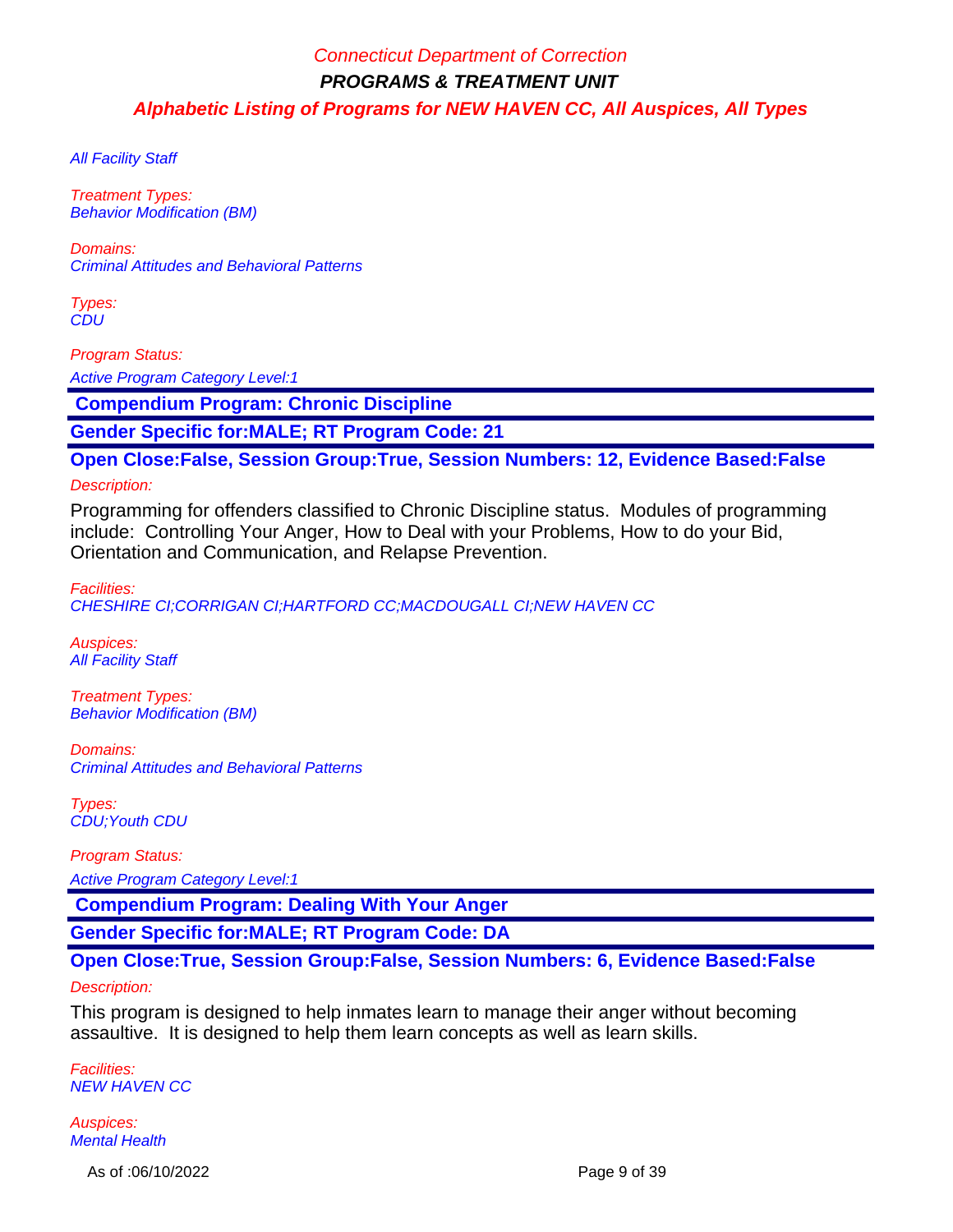**PROGRAMS & TREATMENT UNIT**

**Alphabetic Listing of Programs for NEW HAVEN CC, All Auspices, All Types**

#### Treatment Types:

Aggression Replacement Training (ART);Life Skills (LS);Mental Health (MH);Victim Impact (VI)

Domains:

Criminal Attitudes and Behavioral Patterns;Substance Abuse and Mental Health

Types: Anger Management;Self Improvement

#### Program Status:

Active Program Category Level:2

 **Compendium Program: Discharge Orientation**

**Gender Specific for:BOTH; RT Program Code: RD**

**Open Close:True, Session Group:False, Session Numbers: 1, Evidence Based:False**

#### Description:

Discharge Orientation is conducted either individually or in groups with offenders who are within a year of discharge to the community. Topics include: ID procurement; community programs; and related matters.

#### Facilities:

BRIDGEPORT CC;CHESHIRE CI;CORRIGAN CI;CYBULSKI CI;ENFIELD CI;GARNER CI;HARTFORD CC;MACDOUGALL CI;MANSON YI;NEW HAVEN CC;OSBORN CI;RADGOWSKI CI;ROBINSON CI;WALKER RC;WILLARD CI;YORK CI

Auspices: Programs & Treatment Unit

Treatment Types: Reintegration Enhancement/Relapse Prevention (RERP)

Domains:

Education, Employment, and Financial Situation;Family and Social Support

Types: Re-Entry

Program Status: Active Program Category Level:3

 **Compendium Program: Divine Mercy Devotion**

**Gender Specific for:MALE; RT Program Code: 0**

### **Open Close:True, Session Group:False, Session Numbers: 1, Evidence Based:False** Description:

The Divine Mercy Devotion was founded in Poland by Sister Faustino Kawalska. It was patronized by Pope John Paul II in 1997. Now it is practiced by many all over the world. It certainly would help the inmates to deepen their faith in the mercy of God.

Facilities: NEW HAVEN CC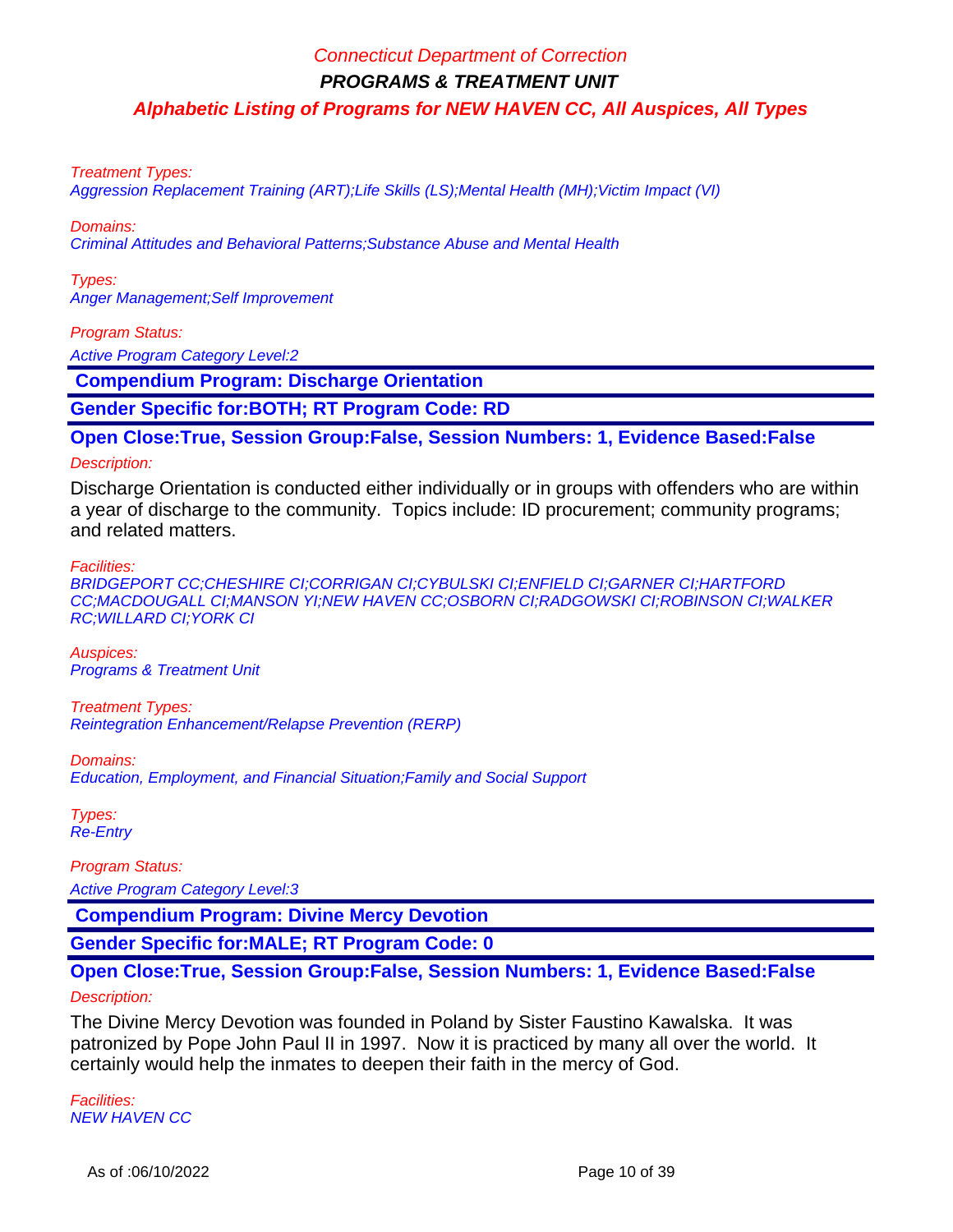Auspices: Religious Services ;Volunteer Services

Treatment Types: **Unknown** 

Domains: **Unknown** 

Types: **Unknown** 

Program Status:

Active Program Category Level:3

 **Compendium Program: DSS Connect Card**

**Gender Specific for:BOTH; RT Program Code: I7**

### **Open Close:True, Session Group:False, Session Numbers: 1, Evidence Based:False**

Description:

\*\*\*\*

Facilities:

BRIDGEPORT CC;BROOKLYN CI;CENTRAL OFFICE ;CHESHIRE CI;CORRIGAN CI;CYBULSKI CI;ENFIELD CI;GARNER CI;HARTFORD CC;MACDOUGALL CI;MANSON YI;NEW HAVEN CC;NORTHERN CI;OSBORN CI;RADGOWSKI CI;ROBINSON CI;WALKER RC;WILLARD CI;YORK CI

Auspices: Programs & Treatment Unit

Treatment Types: Reintegration Enhancement/Relapse Prevention (RERP)

Domains:

Education, Employment, and Financial Situation;Employment/Financial

Types: Re-Entry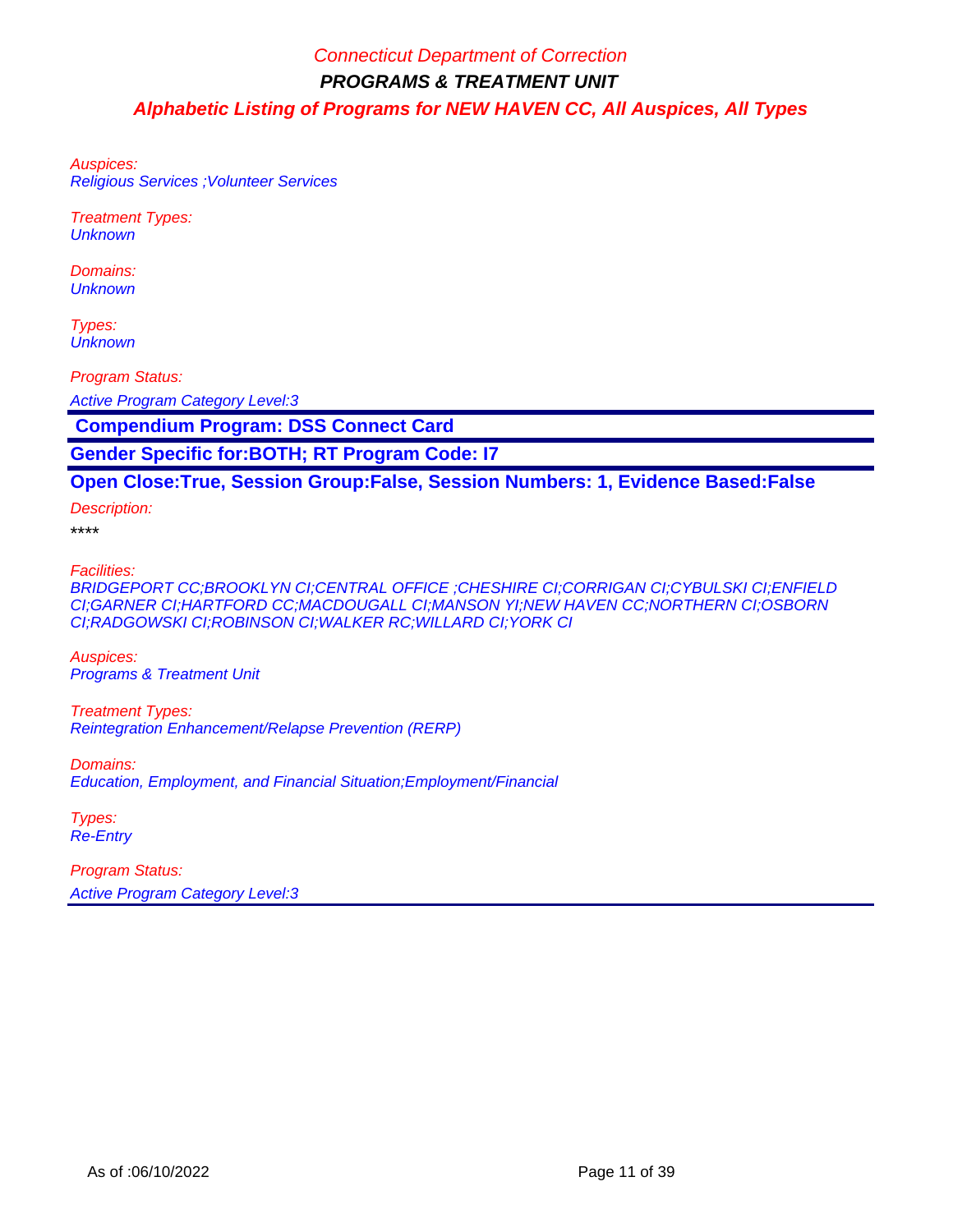**PROGRAMS & TREATMENT UNIT**

## **Alphabetic Listing of Programs for NEW HAVEN CC, All Auspices, All Types**

 **Compendium Program: DUI Home Confinement Program: Track One**

**Gender Specific for:MALE; RT Program Code: V1**

**Open Close:True, Session Group:False, Session Numbers: 1, Evidence Based:False** Description:

This program comprises screening, assessment and brief treatment (3 program sessions) in the Community Correctional Centers. Offenders in Track 1 will be recommended for release to the DUI Home Confinement Program upon successful completion of the program and with approval of the Warden. Offenders in Track One may be assessed as needing a higher level of care, and may be referred to Track Two.

Lesson I Program Orientation: Developing A working relationship Program overview, expectations, guidelines, identify what you want out of the program and what would you add to the program. Lesson 2 Alcohol and other drug impaired driving: The Laws and beyond the Law; Lesson 3, How Our thinking, attitudes and beliefs control our actions ; Lesson 4; How behavior is learned and changed: learning self-control and driving with care;5;Pathways to relapse and recidivism; Lesson Process and steps to preventing relapse and recidivism; Lesson 6-Preventing relapse and recidivism; building personal recidivism.

#### Facilities:

BRIDGEPORT CC;CORRIGAN CI;CYBULSKI CI;HARTFORD CC;NEW HAVEN CC;OSBORN CI

Auspices: Addiction Services

Treatment Types:

Reintegration Enhancement/Relapse Prevention (RERP);Substance Abuse (SA)

Domains:

Criminal Attitudes and Behavioral Patterns;Substance Abuse and Mental Health

Types: **Addiction** 

Program Status:

Active Program Category Level:1

 **Compendium Program: Education Needs to be Identified by USD#1**

**Gender Specific for:BOTH; RT Program Code: E1**

**Open Close:True, Session Group:False, Session Numbers: 1, Evidence Based:False**

#### Description:

A transcript review of educational needs will be completed for inmates.

Facilities:

BRIDGEPORT CC;BROOKLYN CI;CENTRAL OFFICE ;CHESHIRE CI;CORRIGAN CI;CYBULSKI CI;ENFIELD CI;GARNER CI;HARTFORD CC;MACDOUGALL CI;MANSON YI;NEW HAVEN CC;NORTHERN CI;OSBORN CI;RADGOWSKI CI;ROBINSON CI;WALKER RC;WILLARD CI;YORK CI

Auspices: **Unknown**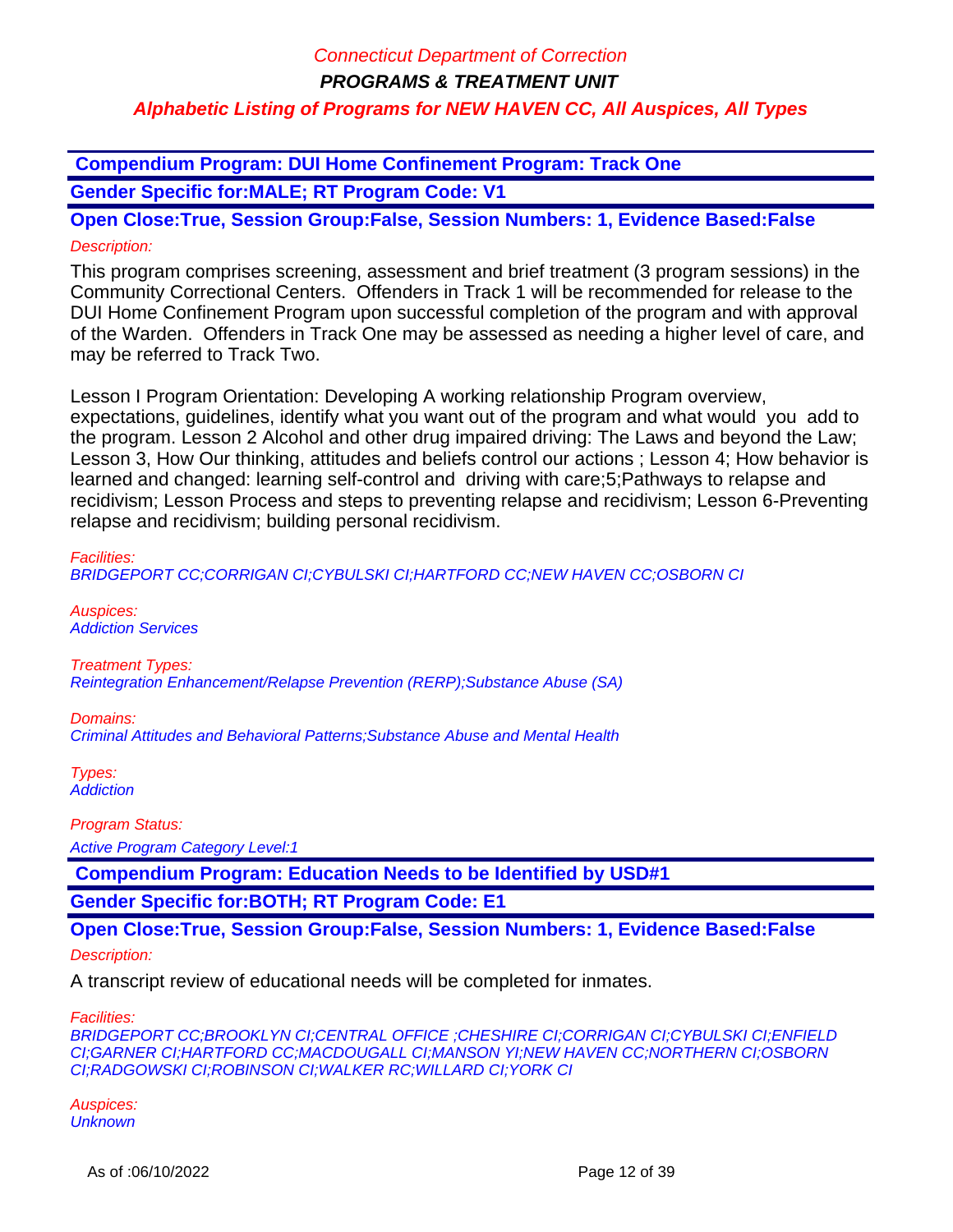Treatment Types: Education (Ed)

Domains: Education, Employment, and Financial Situation

Types: **Unknown** 

Program Status: Active Program Category Level:1

 **Compendium Program: Education Needs to be Indentified by USD # 1\_NHCC**

**Gender Specific for:MALE; RT Program Code: 0**

**Open Close:True, Session Group:False, Session Numbers: 1, Evidence Based:False**

Description:

For inmates under 22 years of age, a transcript review of educational needs will be completed.

Facilities: NEW HAVEN CC

Auspices: USD#1

Treatment Types: Education (Ed)

Domains: Education, Employment, and Financial Situation

Types: Academic Education

Program Status:

Active Program Category Level:1

 **Compendium Program: Expired Photo Driver's License**

**Gender Specific for:BOTH; RT Program Code: I3**

**Open Close:True, Session Group:False, Session Numbers: 1, Evidence Based:False**

Description:

\*\*\*\*

Facilities:

BRIDGEPORT CC;BROOKLYN CI;CENTRAL OFFICE ;CHESHIRE CI;CORRIGAN CI;CYBULSKI CI;ENFIELD CI;GARNER CI;HARTFORD CC;MACDOUGALL CI;MANSON YI;NEW HAVEN CC;NORTHERN CI;OSBORN CI;RADGOWSKI CI;ROBINSON CI;WALKER RC;WILLARD CI;YORK CI

Auspices: Programs & Treatment Unit

Treatment Types: Reintegration Enhancement/Relapse Prevention (RERP)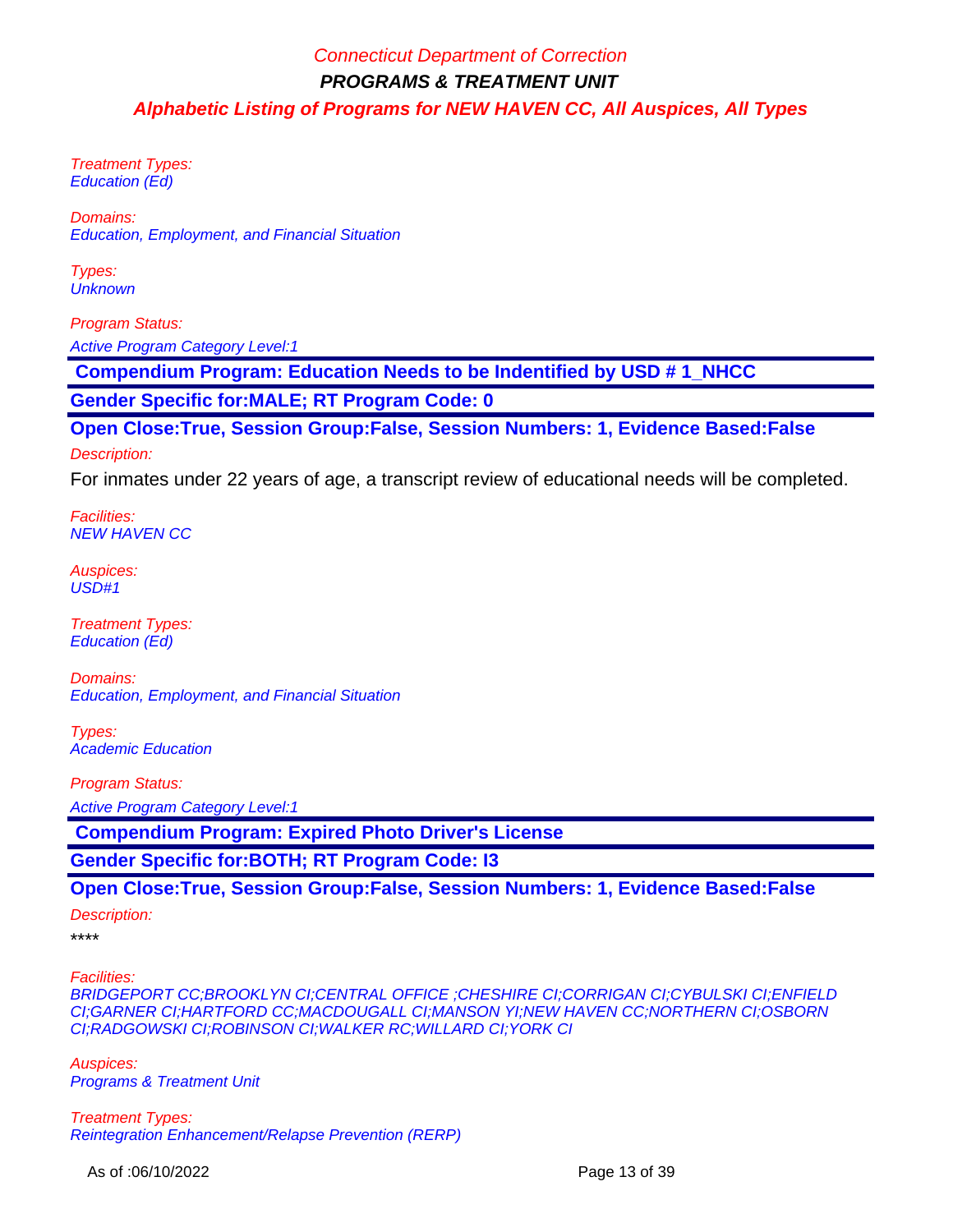Domains: Education, Employment, and Financial Situation

Types: Re-Entry

Program Status:

Active Program Category Level:3

 **Compendium Program: General Referral for ASU (Addiction Services Unit) Program**

**Gender Specific for:BOTH; RT Program Code: A1**

**Open Close:True, Session Group:False, Session Numbers: 1, Evidence Based:False**

Description:

Facilities:

BRIDGEPORT CC;BROOKLYN CI;CENTRAL OFFICE ;CHESHIRE CI;CORRIGAN CI;CYBULSKI CI;ENFIELD CI;GARNER CI;HARTFORD CC;MACDOUGALL CI;MANSON YI;NEW HAVEN CC;NORTHERN CI;OSBORN CI;RADGOWSKI CI;ROBINSON CI;WALKER RC;WILLARD CI;YORK CI

Auspices: **Unknown** 

Treatment Types: Substance Abuse (SA)

Domains: Substance Abuse and Mental Health

Types: **Unknown** 

Program Status:

Active Program Category Level:1

 **Compendium Program: General Referral for Vocational Education**

**Gender Specific for:BOTH; RT Program Code: E2**

## **Open Close:True, Session Group:False, Session Numbers: 1, Evidence Based:False**

Description:

A review of vocational education needs will be completed for inmates.

Facilities:

BRIDGEPORT CC;BROOKLYN CI;CENTRAL OFFICE ;CHESHIRE CI;CORRIGAN CI;CYBULSKI CI;ENFIELD CI;GARNER CI;HARTFORD CC;MACDOUGALL CI;MANSON YI;NEW HAVEN CC;NORTHERN CI;OSBORN CI;RADGOWSKI CI;ROBINSON CI;WALKER RC;WILLARD CI;YORK CI

Auspices: **Unknown** 

Treatment Types: Education (Ed)

Domains:

As of :06/10/2022 **Page 14 of 39**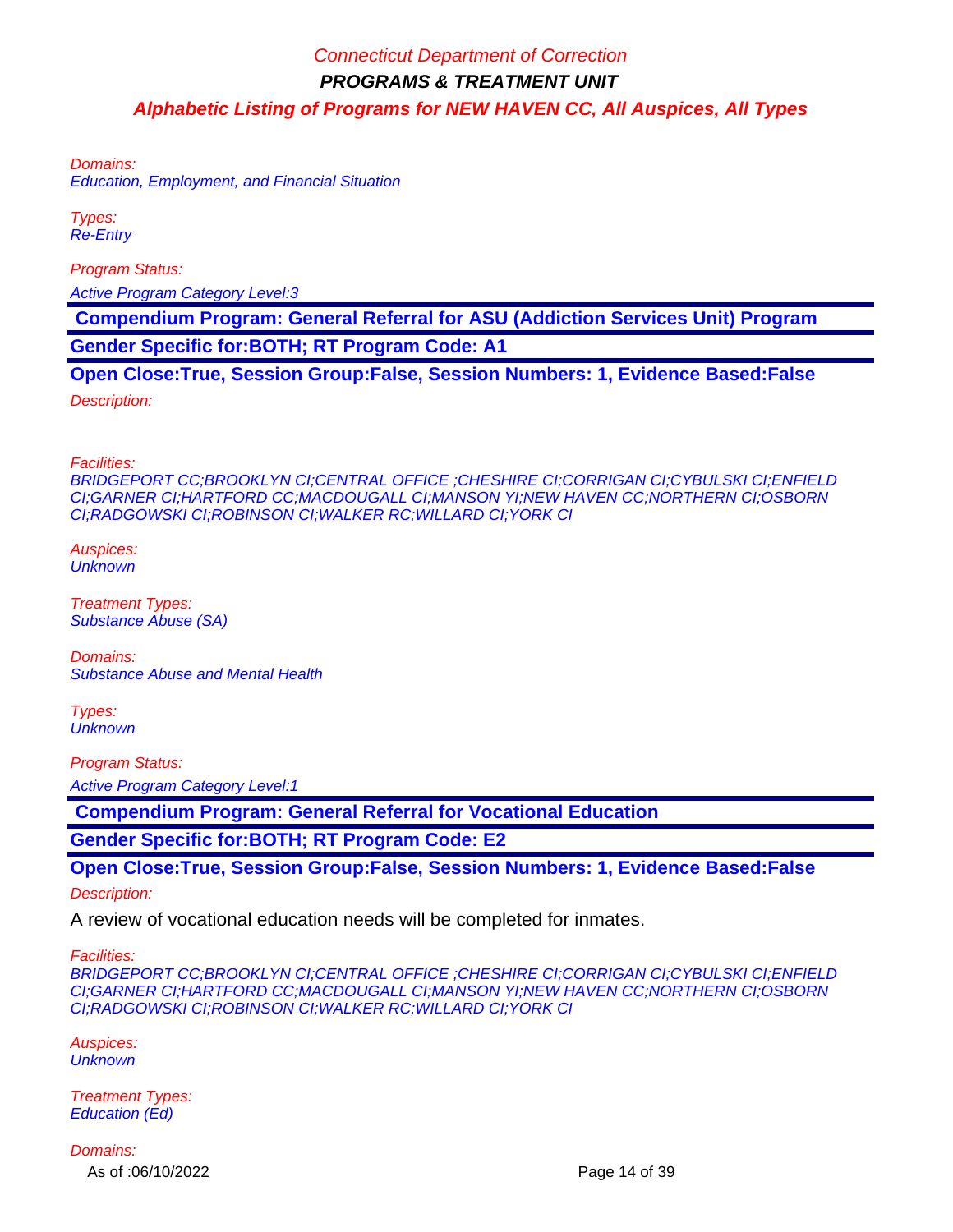Education, Employment, and Financial Situation

Types: **Unknown** 

Program Status:

Active Program Category Level:1

 **Compendium Program: General Referral for Vocational Education\_NHCC**

**Gender Specific for:MALE; RT Program Code: 0**

**Open Close:True, Session Group:False, Session Numbers: 1, Evidence Based:False**

Description:

A review of vocational education needs will be completed for inmates under 22 years of age.

Facilities: NEW HAVEN CC

Auspices: USD#1

Treatment Types: Education (Ed)

Domains: Education, Employment, and Financial Situation

Types: Academic Education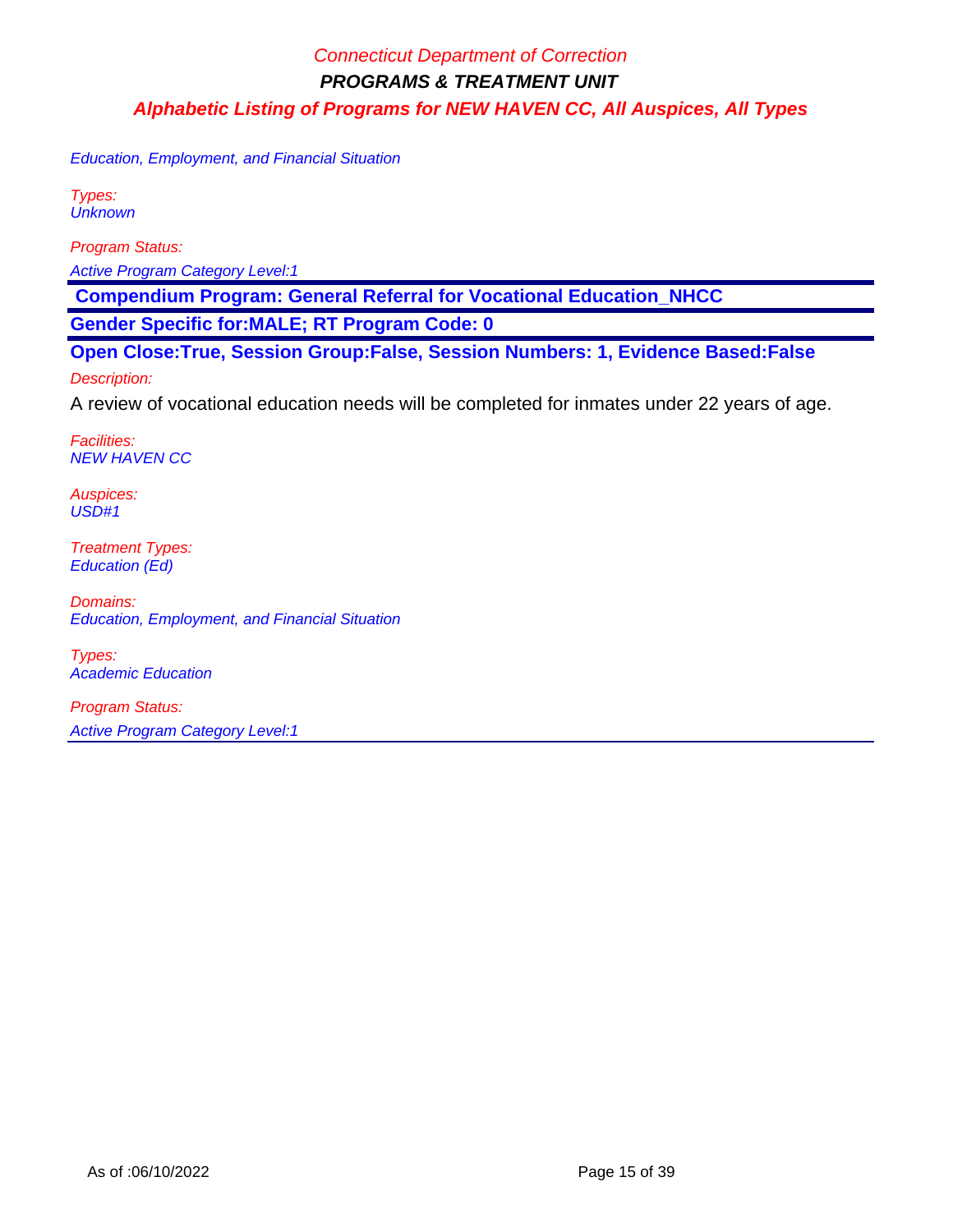**PROGRAMS & TREATMENT UNIT**

### **Alphabetic Listing of Programs for NEW HAVEN CC, All Auspices, All Types**

 **Compendium Program: High School Diploma Programs**

**Gender Specific for:BOTH; RT Program Code: 0**

**Open Close:True, Session Group:False, Session Numbers: 1, Evidence Based:False** Description:

The USD #1 offers opportunities for earning a high school diploma through either USD # 1's Adult Education Program or in some cases in collaboration with USD #1 and the local town/city. To receive a diploma from the local city/town, the former school district must be willing to cooperate with USD #1. USD #1 Adult Education opportunities include the following:

1. The General Education Development (GED) exam provides qualified offenders the opportunity to participate in the examination process in order to receive a Connecticut State High School Diploma.

2. The High School Equivalency Program provides qualified offenders the opportunity to earn the 20 credit hours (120 hours per credit) required to receive a Connecticut High School Diploma.

3. Credit Diploma Program (CDP) provides qualified offenders the opportunity to earn the 20 credit hours (50 hours per credit) required to receive a USD #1 Adult Education High School Diploma.

4. The External Diploma Program (EDP) provides qualified offenders the opportunity to complete a competency portfolio in order to receive a USD #1 Adult Education High School Diploma.

Not all programs are available at all sites, and USD #1 staff review these options with prospective students to assist in the decision regarding which high school diploma program best meets his/her needs.

Facilities:

BRIDGEPORT CC;BROOKLYN CI;CENTRAL OFFICE ;CHESHIRE CI;CORRIGAN CI;CYBULSKI CI;ENFIELD CI;GARNER CI;HARTFORD CC;MACDOUGALL CI;MANSON YI;NEW HAVEN CC;NORTHERN CI;OSBORN CI;RADGOWSKI CI;ROBINSON CI;WALKER RC;WILLARD CI;YORK CI

Auspices:  $USD#1$ 

Treatment Types: Education (Ed)

Domains: Education, Employment, and Financial Situation

Types: Academic Education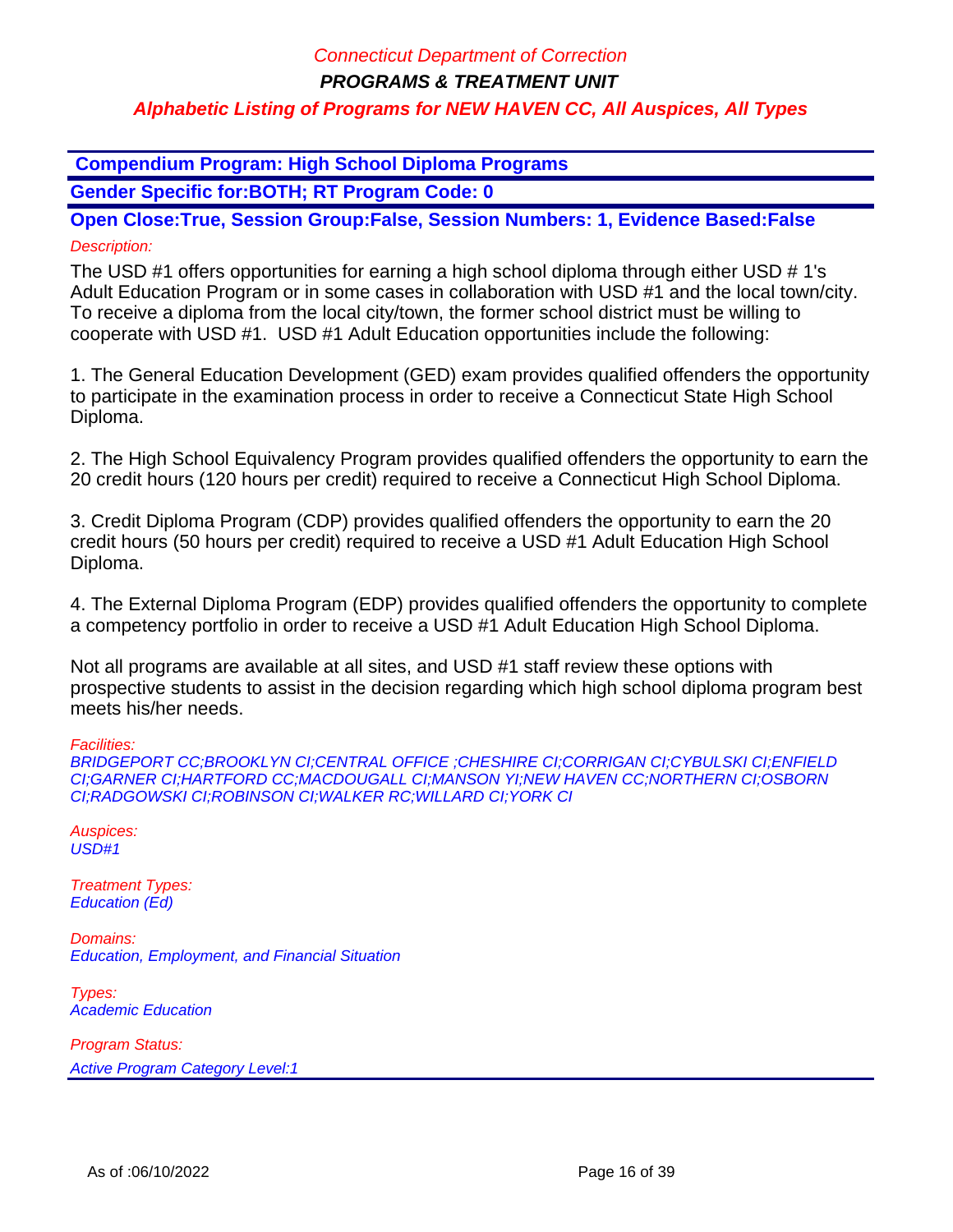**PROGRAMS & TREATMENT UNIT**

## **Alphabetic Listing of Programs for NEW HAVEN CC, All Auspices, All Types**

 **Compendium Program: High School Dipolma Programs\_NHCC**

**Gender Specific for:MALE; RT Program Code: 0**

**Open Close:True, Session Group:False, Session Numbers: 1, Evidence Based:False** Description:

The USD #1 offers opportunities for inmates under 22 years of age to earn a high school diploma through either USD # 1's Adult Education Program or in some cases in collaboration with USD #1 and the local town/city. To receive a diploma from the local city/town, the former school district must be willing to cooperate with USD #1. USD #1 Adult Education opportunities include the following:

1. The General Education Development (GED) exam provides qualified offenders the opportunity to participate in the examination process in order to receive a Connecticut State High School Diploma.

2. The High School Equivalency Program provides qualified offenders the opportunity to earn the 20 credit hours (120 hours per credit) required to receive a Connecticut High School Diploma. 3. Credit Diploma Program (CDP) provides qualified offenders the opportunity to earn the 20 credit hours (50 hours per credit) required to receive a USD #1 Adult Education High School Diploma.

Not all programs are available at all sites,and USD #1 staff review these options with prospective students to assist in the decision regarding which high school diploma program best meets his/her needs.

Facilities: NEW HAVEN CC

Auspices: USD#1

Treatment Types: Education (Ed)

Domains: Education, Employment, and Financial Situation

Types: Academic Education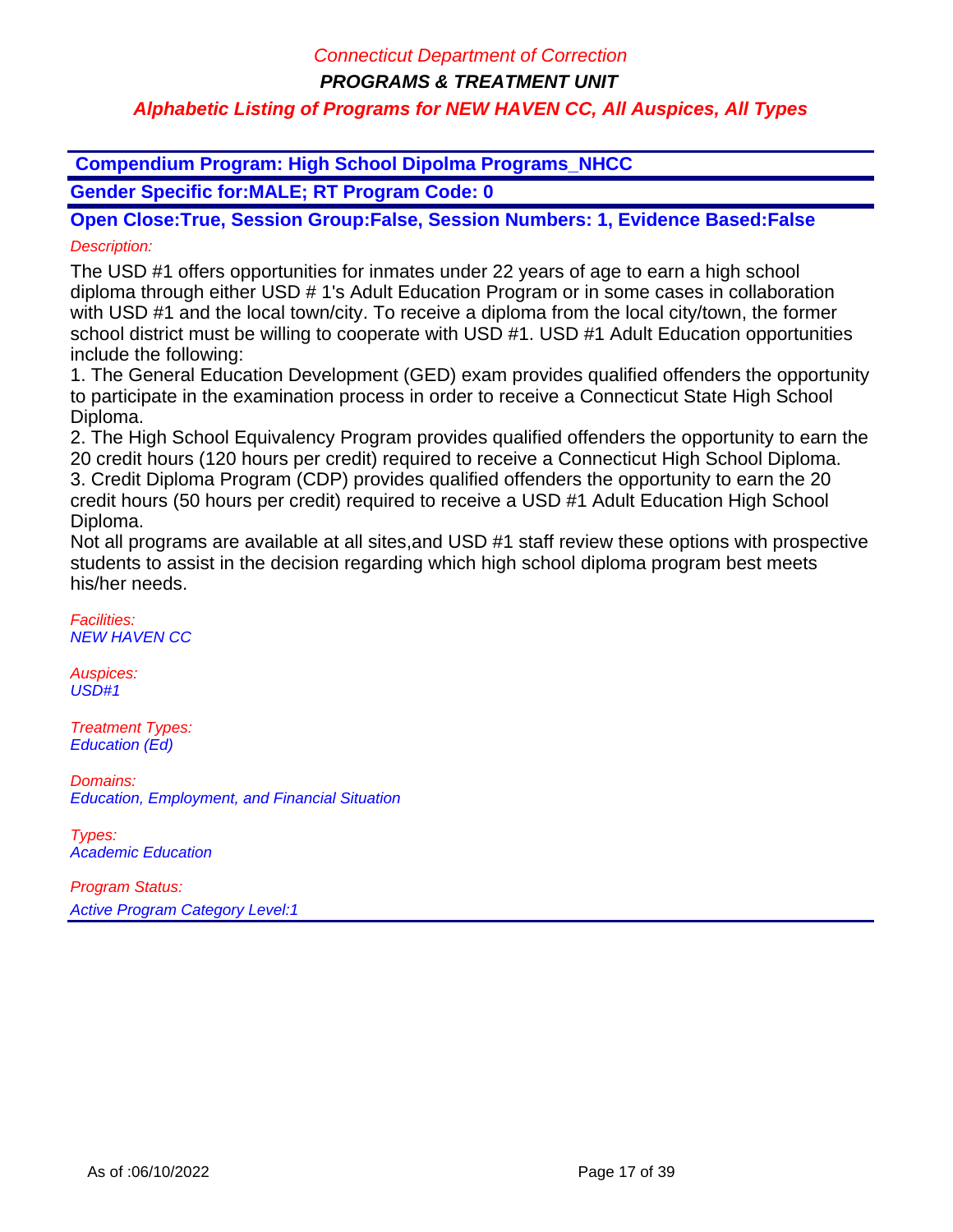**PROGRAMS & TREATMENT UNIT**

## **Alphabetic Listing of Programs for NEW HAVEN CC, All Auspices, All Types**

## **Compendium Program: HIV Support Services**

**Gender Specific for:BOTH; RT Program Code: 0**

**Open Close:True, Session Group:False, Session Numbers: 1, Evidence Based:False** Description:

The Department demonstrates a collaborative approach in providing HIV support services to inmates in all facilities. A UCONN (Contracted) Heath Services Team coordinates testing and counseling services; the Department's School District conducts classroom instruction about HIV; the Department's Addiction Services Unit Counselors provide HIV education and prevention counseling; a number of volunteers serve as "buddies" or sponsors; and Hartford's Community Partners in Action (CPA) receives funding from foundations, grants as well as support from the state's Department of Mental Health and Addiction Services to operate the "Beyond Fear" Program. Altogether the Department hosts a complete program that includes counseling, testing, education focus groups, videos, intervention strategies and is able to assist discharging inmates with need for such services as housing, medical treatment, food, clothing and transportation.

New Beginnings and AIDS Awareness Day has been added to the HIV Support Services program. New Beginnings is an HIV/AIDS support group.

Facilities:

BRIDGEPORT CC;BROOKLYN CI;CHESHIRE CI;CORRIGAN CI;CYBULSKI CI;ENFIELD CI;GARNER CI;HARTFORD CC;MACDOUGALL CI;MANSON YI;NEW HAVEN CC;NORTHERN CI;OSBORN CI;RADGOWSKI CI;WALKER RC;WILLARD CI;YORK CI

Auspices: Health Services;Volunteer Services

Treatment Types: Family Support (FS);Life Skills (LS);Medical (Med)

Domains: Peer Associations;Substance Abuse and Mental Health

Types: Health Education;Medical;Mental Health

Program Status:

Active Program Category Level:3

 **Compendium Program: Islamic Studies**

**Gender Specific for:MALE; RT Program Code: 0**

### **Open Close:True, Session Group:False, Session Numbers: 1, Evidence Based:False**

### Description:

Islamic studies devoted to the study of prayer, meditation, self-examination and decision making for a spiritual life. This will assist inmates in confronting issues of life.

Facilities:

BRIDGEPORT CC;BROOKLYN CI;CYBULSKI CI;GARNER CI;HARTFORD CC;MACDOUGALL CI;MANSON YI;NEW HAVEN CC;OSBORN CI;ROBINSON CI;WALKER RC;WILLARD CI;YORK CI

Auspices: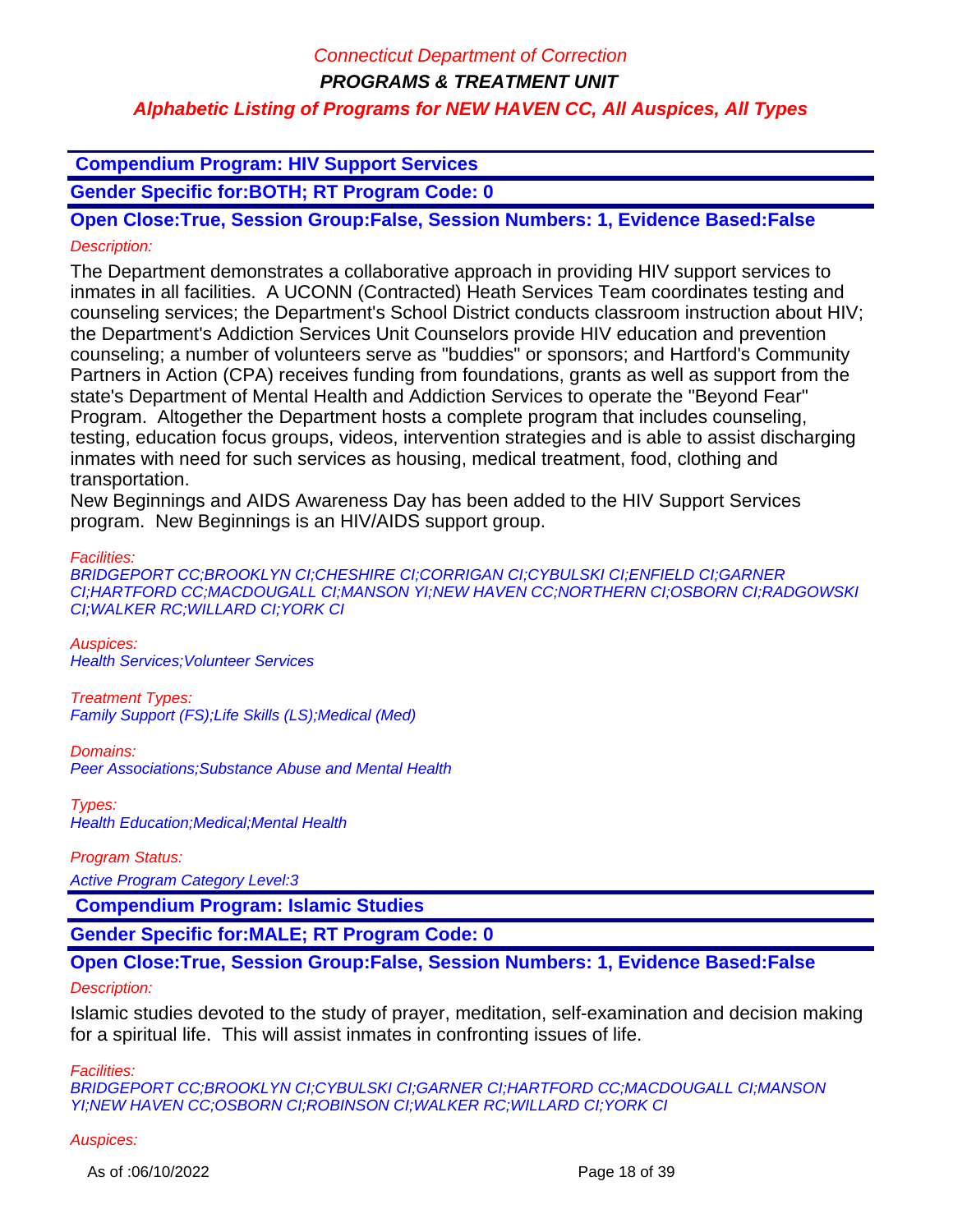Religious Services

Treatment Types: **Unknown** 

Domains: **Unknown** 

Types: **Religious** 

Program Status:

Active Program Category Level:3

 **Compendium Program: Jehovah's Witness Bible Study**

**Gender Specific for:BOTH; RT Program Code: 0**

**Open Close:True, Session Group:False, Session Numbers: 1, Evidence Based:False**

Description:

Biblical readings are reviewed with inmates. The goal of this program is to help inmates develop self-awareness and personal growth based on Jehovah's Witness principles.

Facilities:

CYBULSKI CI;ENFIELD CI;HARTFORD CC;MACDOUGALL CI;NEW HAVEN CC;OSBORN CI;ROBINSON CI;YORK CI

Auspices: Religious Services ;Volunteer Services

Treatment Types: **Unknown** 

Domains: **Unknown** 

Types: **Religious** 

Program Status:

Active Program Category Level:3

 **Compendium Program: Jewish Worship and Study**

**Gender Specific for:MALE; RT Program Code: 0**

**Open Close:True, Session Group:False, Session Numbers: 1, Evidence Based:False**

Description:

Jewish worship followed by study of the Hebrew Bible or Jewish history.

Facilities:

CHESHIRE CI;CORRIGAN CI;CYBULSKI CI;GARNER CI;HARTFORD CC;MACDOUGALL CI;NEW HAVEN CC;OSBORN CI;RADGOWSKI CI;ROBINSON CI;WILLARD CI

Auspices: Religious Services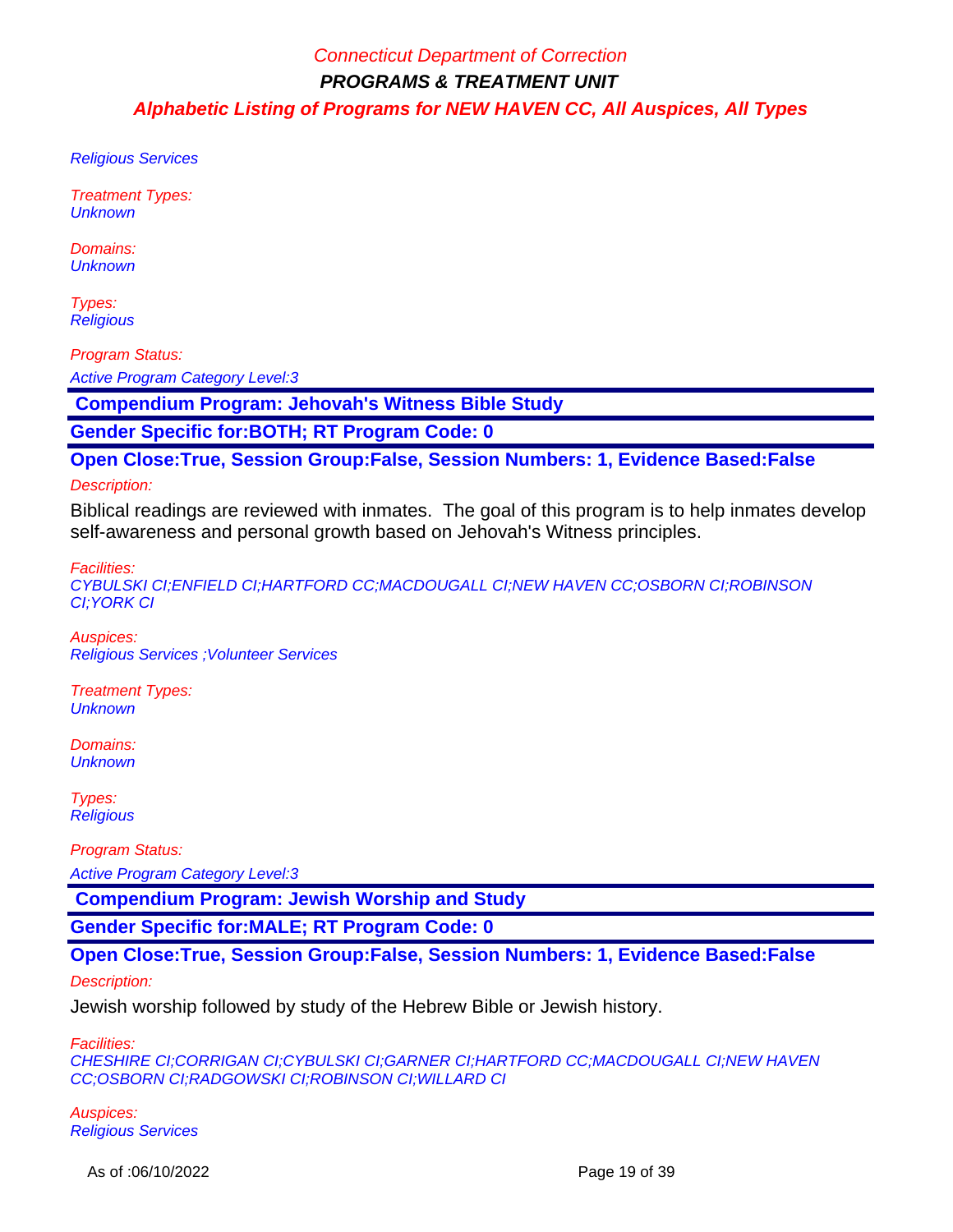Treatment Types: **Unknown** 

Domains: **Unknown** 

Types: **Religious** 

Program Status: Active Program Category Level:3

 **Compendium Program: Jumah**

**Gender Specific for:MALE; RT Program Code: 0**

**Open Close:True, Session Group:False, Session Numbers: 1, Evidence Based:False**

Description:

Weekly collective Islamic worship service held on Friday between afternoon and late afternoon.

Facilities:

BRIDGEPORT CC;BROOKLYN CI;CHESHIRE CI;CORRIGAN CI;CYBULSKI CI;ENFIELD CI;GARNER CI;HARTFORD CC;MACDOUGALL CI;MANSON YI;NEW HAVEN CC;OSBORN CI;RADGOWSKI CI;ROBINSON CI;WALKER RC;WILLARD CI

Auspices: Religious Services

Treatment Types: **Unknown** 

Domains: **Unknown** 

Types: **Worship Services**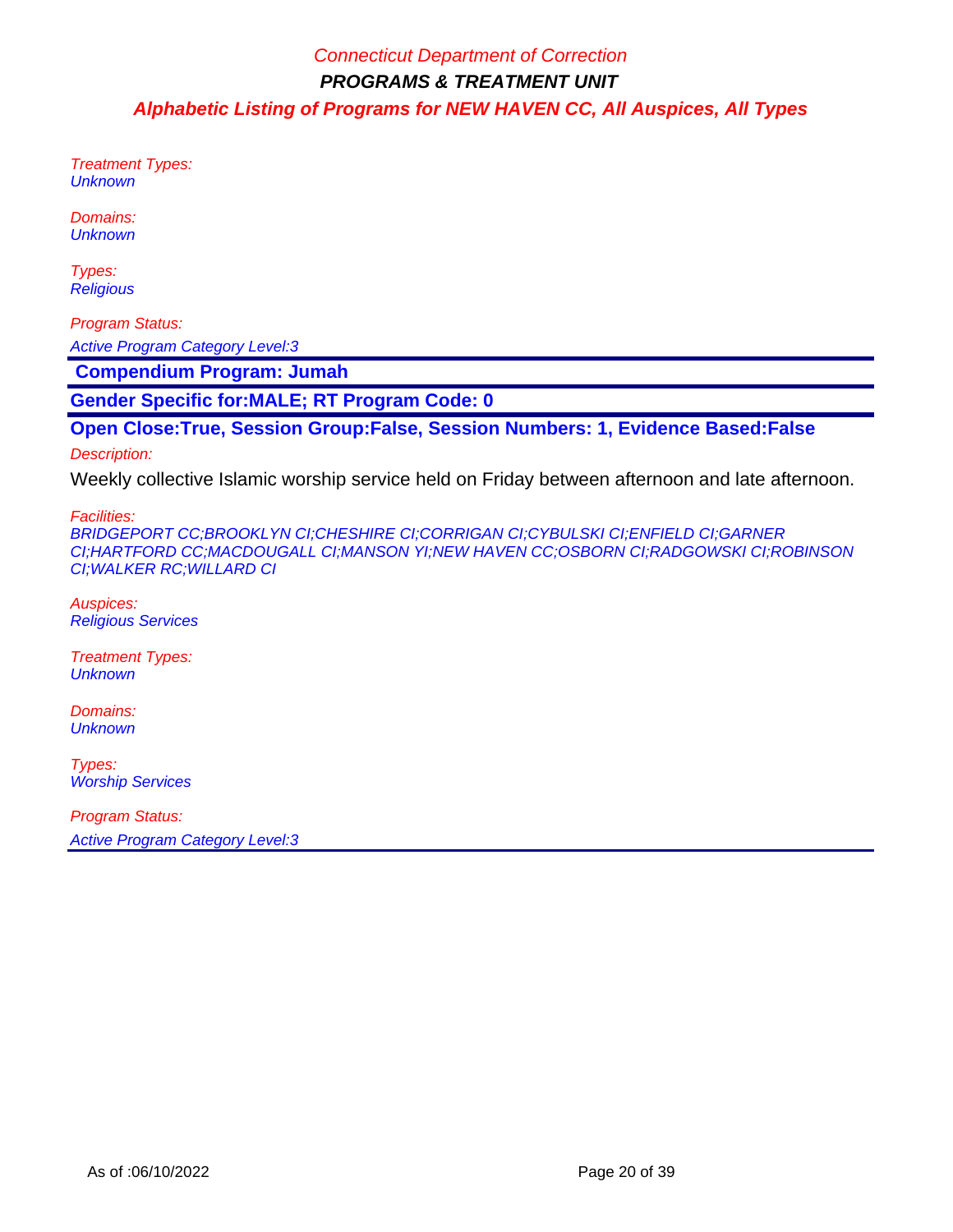**Compendium Program: Living Free Comprehensive Re-entry Services Gender Specific for:BOTH; RT Program Code: FL**

**Open Close:True, Session Group:False, Session Numbers: 1, Evidence Based:False** Description:

This program offers an integrated system of care for inmates who have been sentenced to a period of three months or more, who have substance use issues (drug/alcohol score of 3 or higher), co-occurring mental health issues (mental health score of 3 or lower), and physical health concerns (medical score of 1 or higher). The inmates are expected to be released into the greater New Haven community within a four to six-month period of time and must be committed to working with the Living Free Program's Peer Advocates on various re-entry issues and concerns. Living Free will meet with each inmate at their designated facility for a structured four step process to ideally enroll and assess their needs for addiction, mental health, and/or medical treatment and care. If enrolled, the final step of this program is to bring the inmate on an "escorted visit" from their designated facility to the ForDD Clinic to meet with their treatment providers and Peer Advocate for discharge planning prior to their release date. Once released, each inmate is expected to attend weekly appointments with the treatment providers and Peer Advocates at the ForDD Clinic.

Facilities:

CYBULSKI CI;NEW HAVEN CC;WILLARD CI;YORK CI

Auspices: Addiction Services

Treatment Types: Reintegration Enhancement/Relapse Prevention (RERP);Substance Abuse (SA)

Domains:

Education, Employment, and Financial Situation;Substance Abuse and Mental Health

Types: **Addiction** 

Program Status:

Active Program Category Level:2

 **Compendium Program: Medicated Assisted Treatment Program**

**Gender Specific for:BOTH; RT Program Code: RX**

**Open Close:True, Session Group:False, Session Numbers: 1, Evidence Based:False**

### Description:

Medicated Assisted treatment offered prior to discharge. Inmates will attend group counseling and receive social supports.

Facilities: BRIDGEPORT CC;HARTFORD CC;NEW HAVEN CC;ROBINSON CI;WALKER RC;YORK CI

Auspices: Addiction Services

Treatment Types:

As of :06/10/2022 **Page 21 of 39**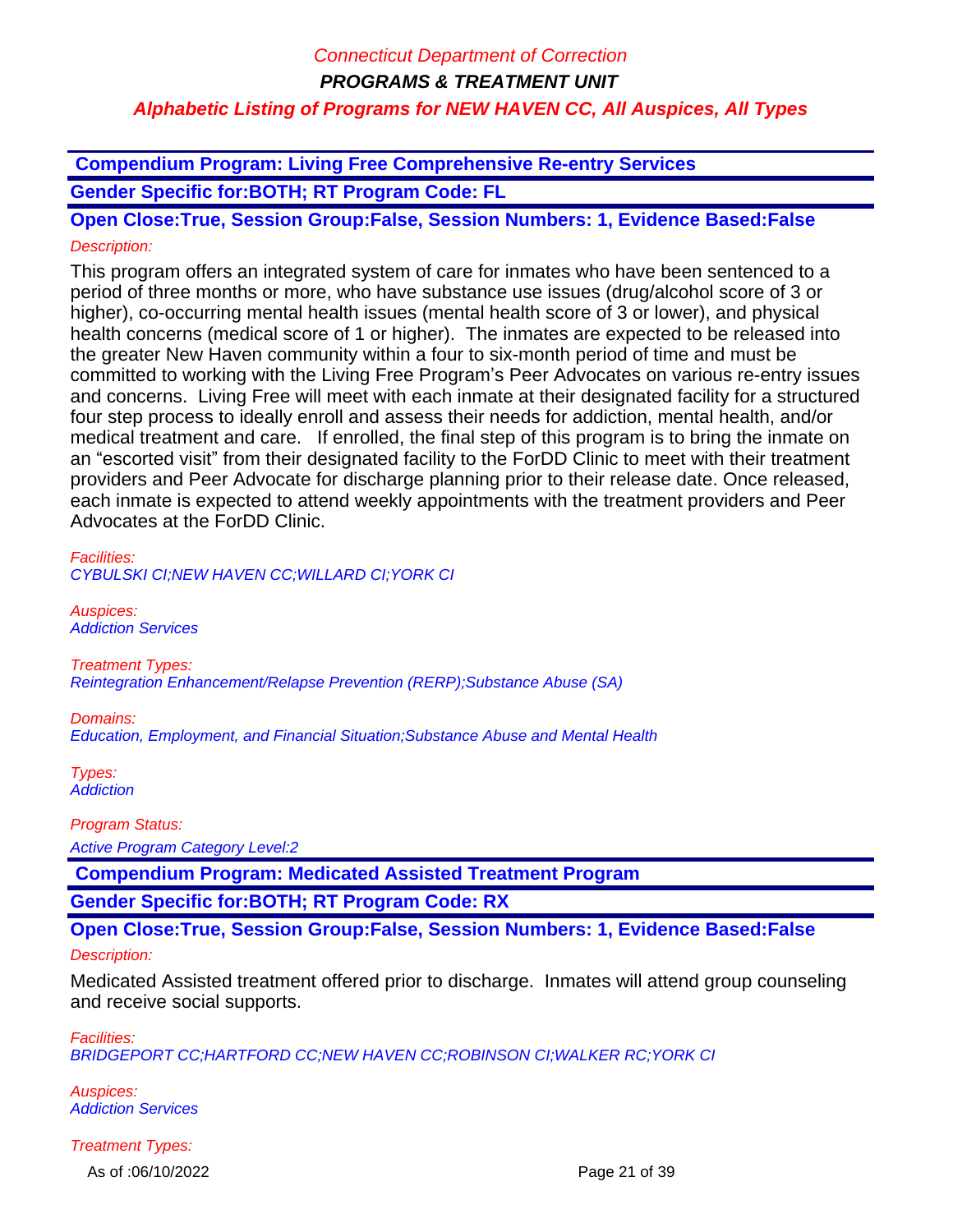Substance Abuse (SA)

Domains: Substance Abuse;Substance Abuse and Mental Health

Types: Substance Abuse Services/Treatment

Program Status:

Active Program Category Level:1

 **Compendium Program: MTP Methadone Treatment Program**

**Gender Specific for:MALE; RT Program Code: MD**

**Open Close:True, Session Group:False, Session Numbers: 1, Evidence Based:False** Description:

Open-ended weekly process group held for offenders engaged in Methadone Assisted Treatment while Incarcerated.

DOC-Addiction Services provides a methadone program for the continuity of care of inmates identified by community providers as already participating in an established community based methadone program at the time of incarceration. DOC-Addiction Services shall provide Community Health Resources (CHR) access to the facility for the purpose of dispensing methadone to inmates who are eligible to participate in the program. This Medically Assisted Treatment (MAT) is supported by a weekly psycho-educational group with an emphasis on relapse prevention. Weekly random drug testing is conducted to ensure program compliance.

Facilities: CORRIGAN CI;HARTFORD CC;NEW HAVEN CC;RADGOWSKI CI

Auspices: Addiction Services

Treatment Types: Substance Abuse (SA)

Domains: Substance Abuse and Mental Health

Types: **Addiction**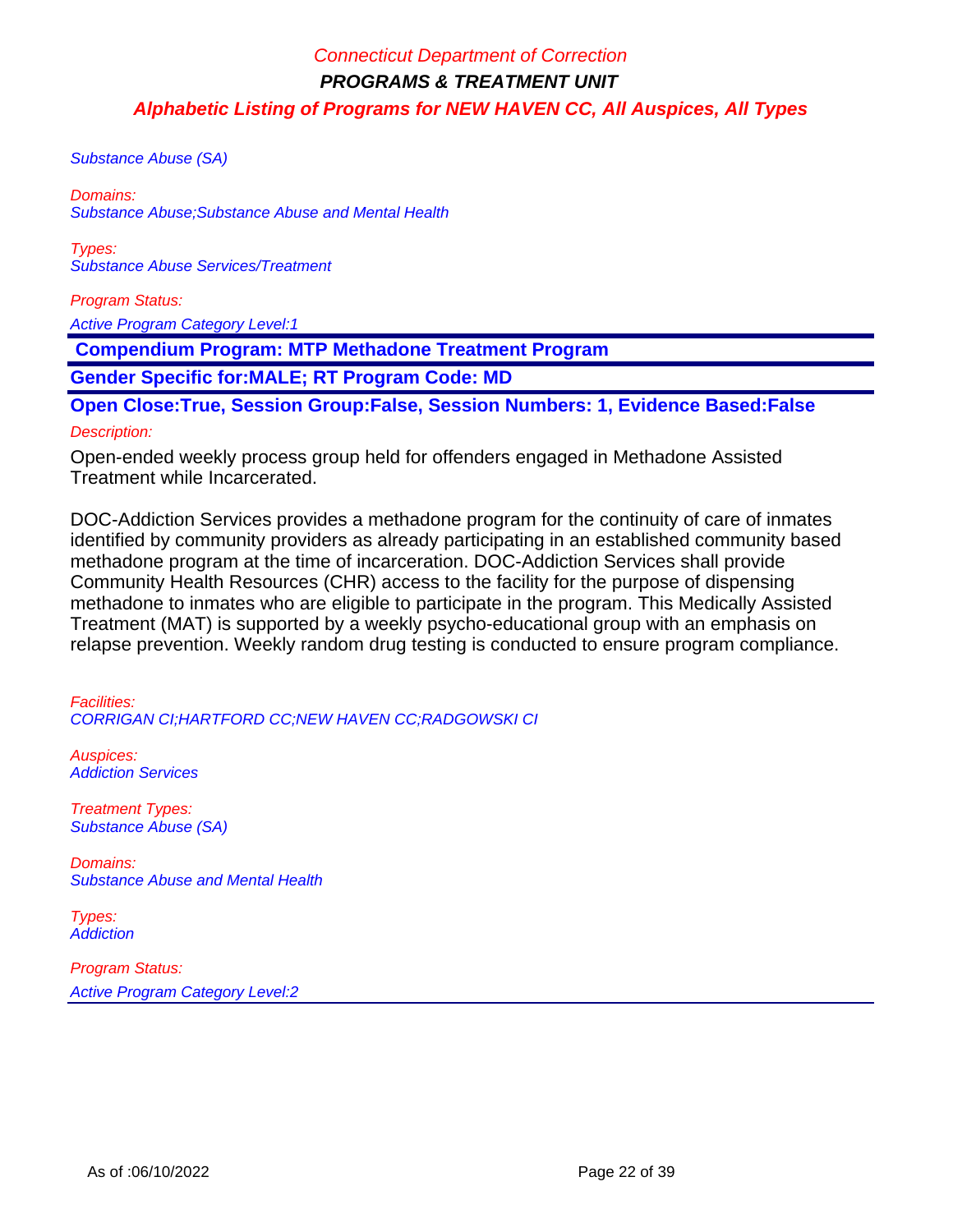**PROGRAMS & TREATMENT UNIT**

### **Alphabetic Listing of Programs for NEW HAVEN CC, All Auspices, All Types**

 **Compendium Program: Narcotics Anonymous**

**Gender Specific for:MALE; RT Program Code: 0**

**Open Close:True, Session Group:False, Session Numbers: 1, Evidence Based:False** Description:

Narcotics Anonymous is a twelve-step fellowship of addicts helping addicts to recover from the disease of addiction. Meetings, in a variety of formats (Step Meetings, Speaker, Speaker/Discussion, etc.), are held on a weekly basis. The meetings are usually conducted by outside volunteers who share their story of addiction and recovery. Addiction Services or Volunteer Services staff coordinate the meetings and provide oversight for the program.

Facilities:

BRIDGEPORT CC;BROOKLYN CI;CHESHIRE CI;CORRIGAN CI;CYBULSKI CI;GARNER CI;HARTFORD CC;MACDOUGALL CI;MANSON YI;NEW HAVEN CC;RADGOWSKI CI;ROBINSON CI;WILLARD CI;YORK CI

Auspices: Addiction Services;Volunteer Services

Treatment Types: Substance Abuse (SA)

Domains: Substance Abuse;Substance Abuse and Mental Health

Types: **Addiction** 

Program Status:

Active Program Category Level:3

 **Compendium Program: OAP Refusal**

**Gender Specific for:BOTH; RT Program Code: PR**

**Open Close:True, Session Group:False, Session Numbers: 1, Evidence Based:False**

Description:

Facilities:

BRIDGEPORT CC;BROOKLYN CI;CENTRAL OFFICE ;CHESHIRE CI;CORRIGAN CI;CYBULSKI CI;ENFIELD CI;GARNER CI;HARTFORD CC;MACDOUGALL CI;MANSON YI;NEW HAVEN CC;NORTHERN CI;OSBORN CI;RADGOWSKI CI;ROBINSON CI;WALKER RC;WILLARD CI;YORK CI

Auspices: **Unknown** 

Treatment Types: **Unknown** 

Domains: Criminal Attitudes and Behavioral Patterns

Types: **Unknown** 

As of :06/10/2022 **Page 23 of 39**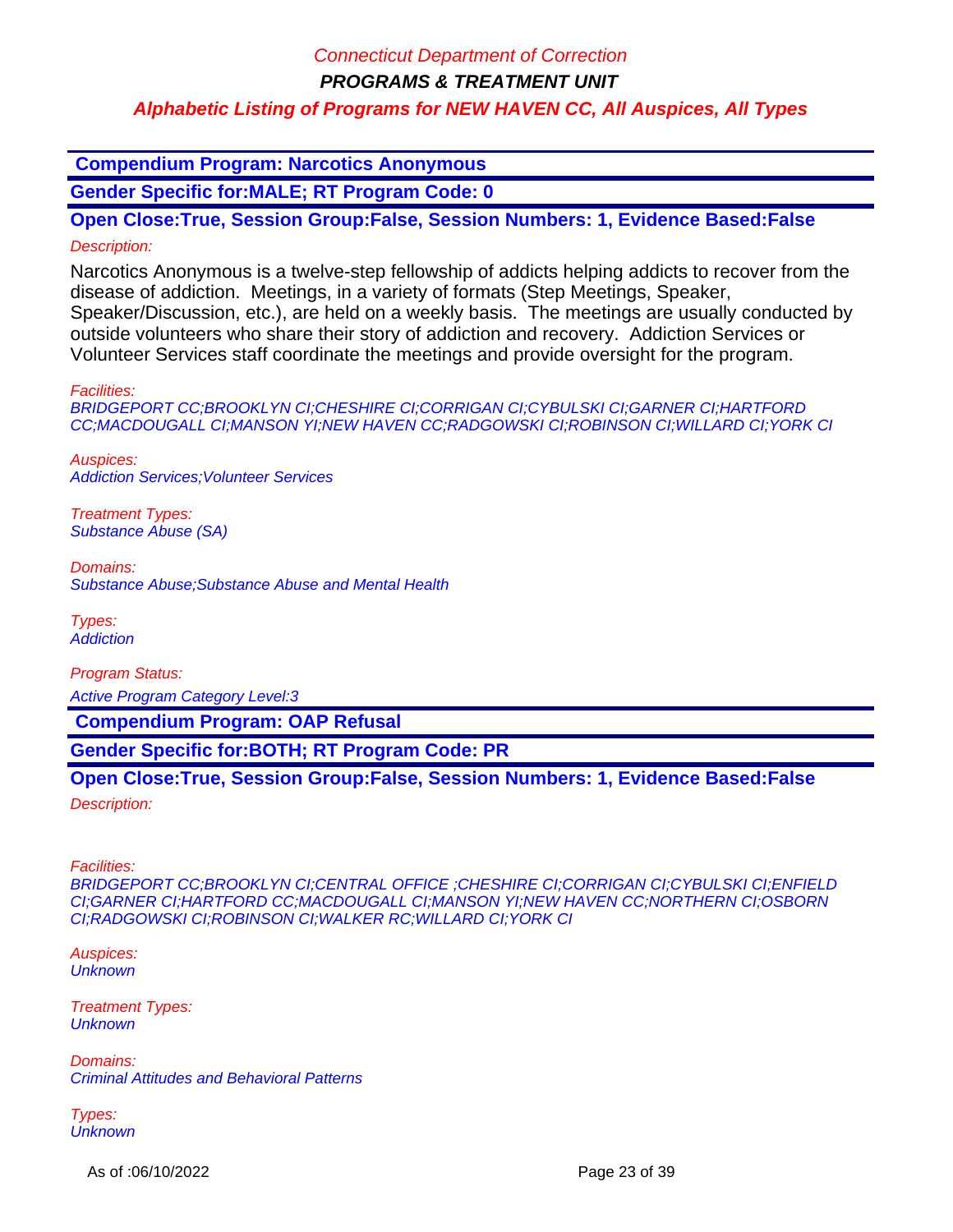Program Status:

Active Program Category Level:1

 **Compendium Program: Outside Clearance**

**Gender Specific for:BOTH; RT Program Code: L4**

**Open Close:True, Session Group:False, Session Numbers: 1, Evidence Based:False**

Description:

Facilities:

BRIDGEPORT CC;BROOKLYN CI;CENTRAL OFFICE ;CHESHIRE CI;CORRIGAN CI;CYBULSKI CI;ENFIELD CI;GARNER CI;HARTFORD CC;MACDOUGALL CI;MANSON YI;NEW HAVEN CC;NORTHERN CI;OSBORN CI;RADGOWSKI CI;ROBINSON CI;WALKER RC;WILLARD CI;YORK CI

Auspices: **Unknown** 

Treatment Types: Life Skills (LS);Reintegration Enhancement/Relapse Prevention (RERP)

Domains:

Education, Employment, and Financial Situation;Employment/Financial

Types: **Unknown** 

Program Status:

Active Program Category Level:3

 **Compendium Program: Passport**

**Gender Specific for:BOTH; RT Program Code: I8**

### **Open Close:True, Session Group:False, Session Numbers: 1, Evidence Based:False**

Description:

\*\*\*\*

Facilities:

BRIDGEPORT CC;BROOKLYN CI;CENTRAL OFFICE ;CHESHIRE CI;CORRIGAN CI;ENFIELD CI;GARNER CI;HARTFORD CC;MACDOUGALL CI;MANSON YI;NEW HAVEN CC;NORTHERN CI;OSBORN CI;WALKER RC

Auspices: Programs & Treatment Unit

Treatment Types: Reintegration Enhancement/Relapse Prevention (RERP)

Domains: Education, Employment, and Financial Situation;Employment/Financial

Types: Re-Entry

Program Status:

As of :06/10/2022 **Page 24 of 39**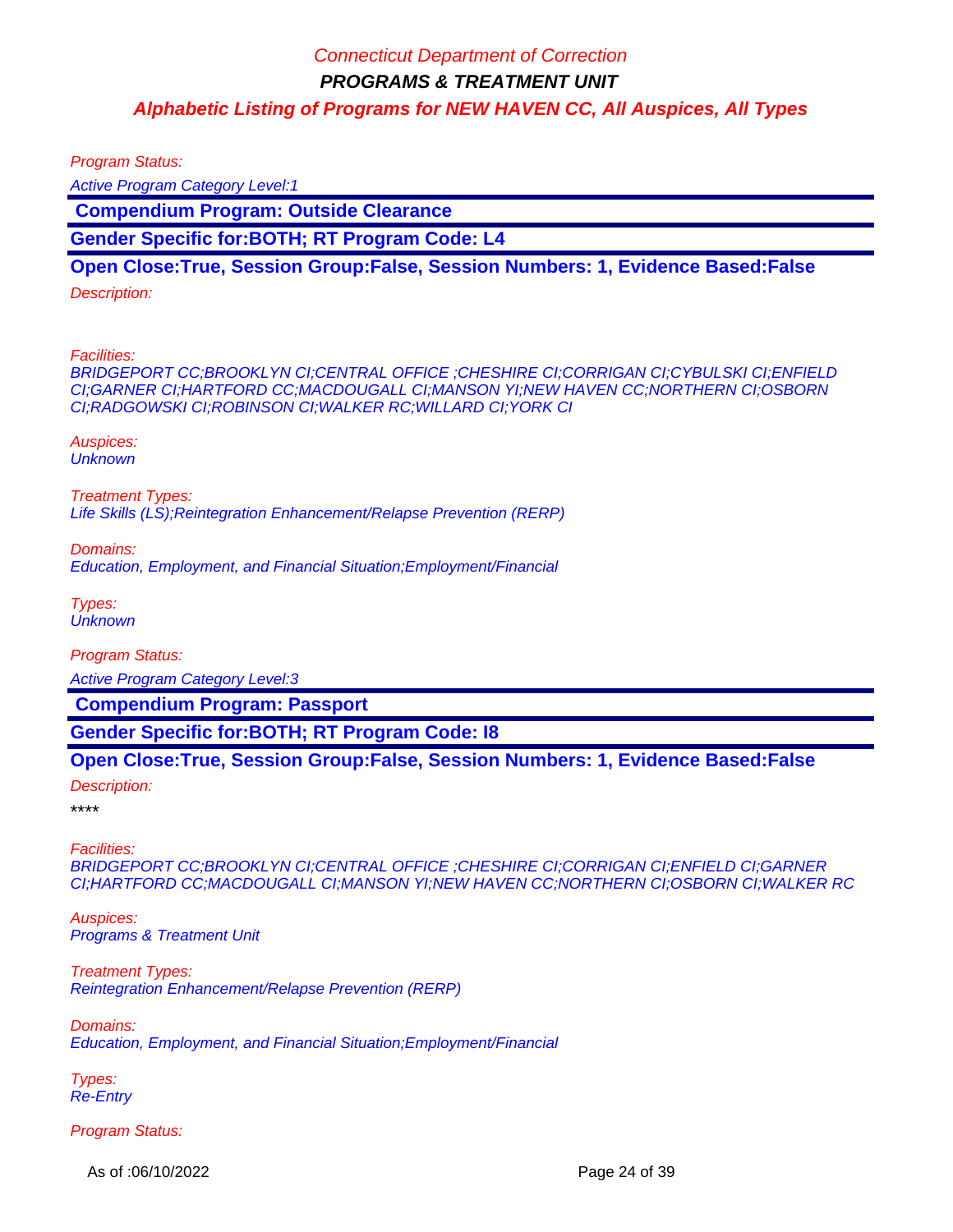**PROGRAMS & TREATMENT UNIT**

**Alphabetic Listing of Programs for NEW HAVEN CC, All Auspices, All Types**

#### Active Program Category Level:3

 **Compendium Program: Prayer Class - Islamic Faith**

**Gender Specific for:BOTH; RT Program Code: 0**

**Open Close:True, Session Group:False, Session Numbers: 1, Evidence Based:False**

#### Description:

This is a seminar that teaches inmates how to make prayers according to the Prophet Muhammad (peace be upon him).

Facilities:

BROOKLYN CI;NEW HAVEN CC;NORTHERN CI;OSBORN CI;WALKER RC

Auspices: Religious Services

Treatment Types: **Unknown** 

Domains: **Unknown** 

Types: **Religious** 

Program Status:

Active Program Category Level:3

 **Compendium Program: Prison S.M.A.R.T. (NHCC)**

**Gender Specific for:MALE; RT Program Code: PT**

**Open Close:True, Session Group:False, Session Numbers: 18, Evidence Based:False**

Description:

Stress Management and Rehabilitative Training which teaches skills for reducing stress, healing trauma, and providing knowledge of how to handle one's emotions. The program teaches advanced breathing practices that create dynamic cleansing effects on the body and the mind. The course is approximately 18 hours in duration and will be taught at one hour intervals by a volunteer, who is currently teaching stress management as part of the Smoking Cessation Project.

Facilities: NEW HAVEN CC

Auspices: Volunteer Services

Treatment Types: Aggression Replacement Training (ART)

Domains: Criminal Attitudes and Behavioral Patterns;Substance Abuse and Mental Health

Types:

As of :06/10/2022 **Page 25 of 39**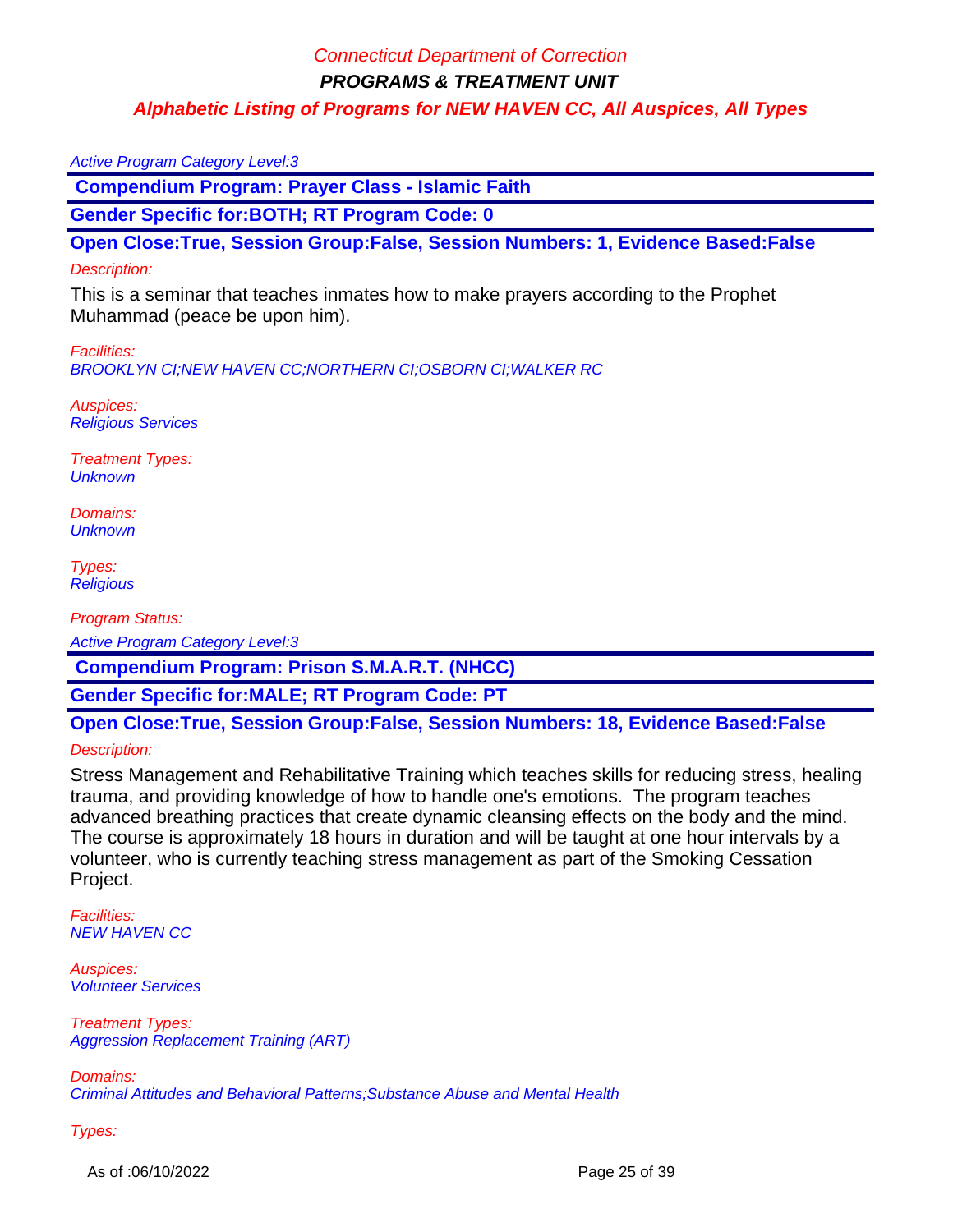**Unknown** 

Program Status: Active Program Category Level:3  **Compendium Program: Prison Yoga**

**Gender Specific for:MALE; RT Program Code: 0**

**Open Close:True, Session Group:False, Session Numbers: 1, Evidence Based:False**

### Description:

Beginner poses, breath work, and meditation. Breaking down the structure of poses, introducing meditation techniques and emphasizing mind-body connection. Alignment and deep stretches with a focus on breath work.

Facilities: NEW HAVEN CC

Auspices: Volunteer Services

Treatment Types: Behavior Modification (BM);Life Skills (LS);Reintegration Enhancement/Relapse Prevention (RERP)

Domains: Criminal Attitudes and Behavioral Patterns

Types: **Unknown** 

Program Status:

Active Program Category Level:0

 **Compendium Program: Protestant Bible Study**

**Gender Specific for:BOTH; RT Program Code: 0**

**Open Close:True, Session Group:False, Session Numbers: 1, Evidence Based:False** Description:

Biblical readings are reviewed with inmates. The goal of this program is to help inmates develop self-awareness and personal growth based on Christian principles.

Facilities:

BRIDGEPORT CC;BROOKLYN CI;CHESHIRE CI;CORRIGAN CI;CYBULSKI CI;ENFIELD CI;GARNER CI;HARTFORD CC;MACDOUGALL CI;MANSON YI;NEW HAVEN CC;OSBORN CI;RADGOWSKI CI;ROBINSON CI;WILLARD CI;YORK CI

Auspices: Religious Services ;Volunteer Services

Treatment Types: **Unknown** 

Domains: **Unknown**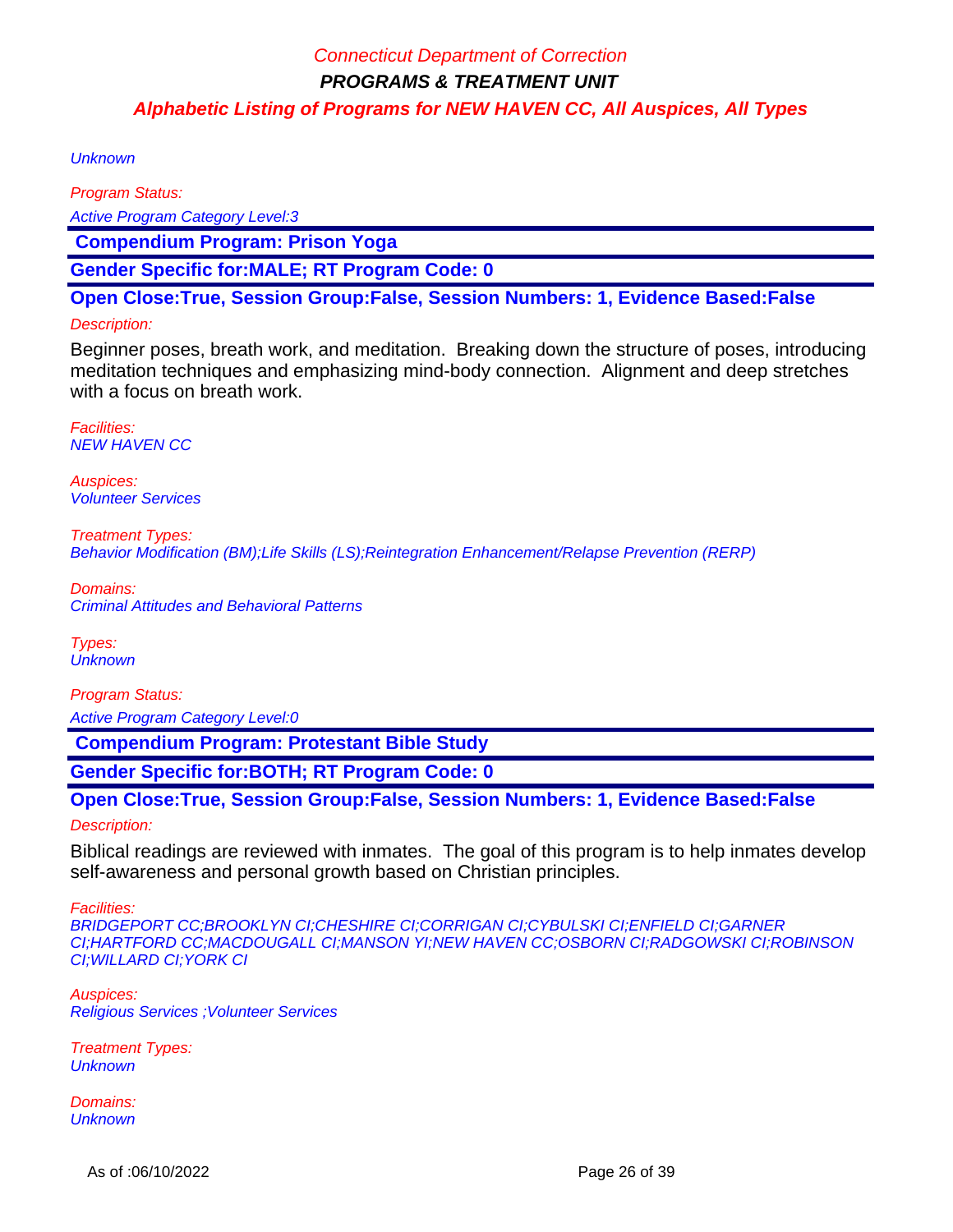Types: **Religious** 

Program Status:

Active Program Category Level:3

 **Compendium Program: Protestant Bible Study (Spanish)**

**Gender Specific for:BOTH; RT Program Code: 0**

**Open Close:True, Session Group:False, Session Numbers: 1, Evidence Based:False**

#### Description:

Biblical readings are reviewed with Spanish inmates. The goal of this program is to help inmates develop self-awareness and personal growth based on Christian principles.

Facilities:

BRIDGEPORT CC;BROOKLYN CI;CYBULSKI CI;ENFIELD CI;GARNER CI;HARTFORD CC;MACDOUGALL CI;NEW HAVEN CC;OSBORN CI;RADGOWSKI CI;ROBINSON CI;WALKER RC;WILLARD CI;YORK CI

Auspices: Religious Services ;Volunteer Services

Treatment Types: **Unknown** 

Domains: **Unknown** 

Types: **Religious** 

Program Status:

Active Program Category Level:3

 **Compendium Program: Protestant Service**

**Gender Specific for:BOTH; RT Program Code: 0**

**Open Close:True, Session Group:False, Session Numbers: 1, Evidence Based:False**

Description:

This is the weekly Protestant worship service.

Facilities:

BRIDGEPORT CC;BROOKLYN CI;CHESHIRE CI;CORRIGAN CI;CYBULSKI CI;ENFIELD CI;GARNER CI;HARTFORD CC;MACDOUGALL CI;MANSON YI;NEW HAVEN CC;NORTHERN CI;OSBORN CI;RADGOWSKI CI;ROBINSON CI;WALKER RC;WILLARD CI;YORK CI

Auspices: Religious Services ;Volunteer Services

Treatment Types: **Unknown** 

Domains: **Unknown**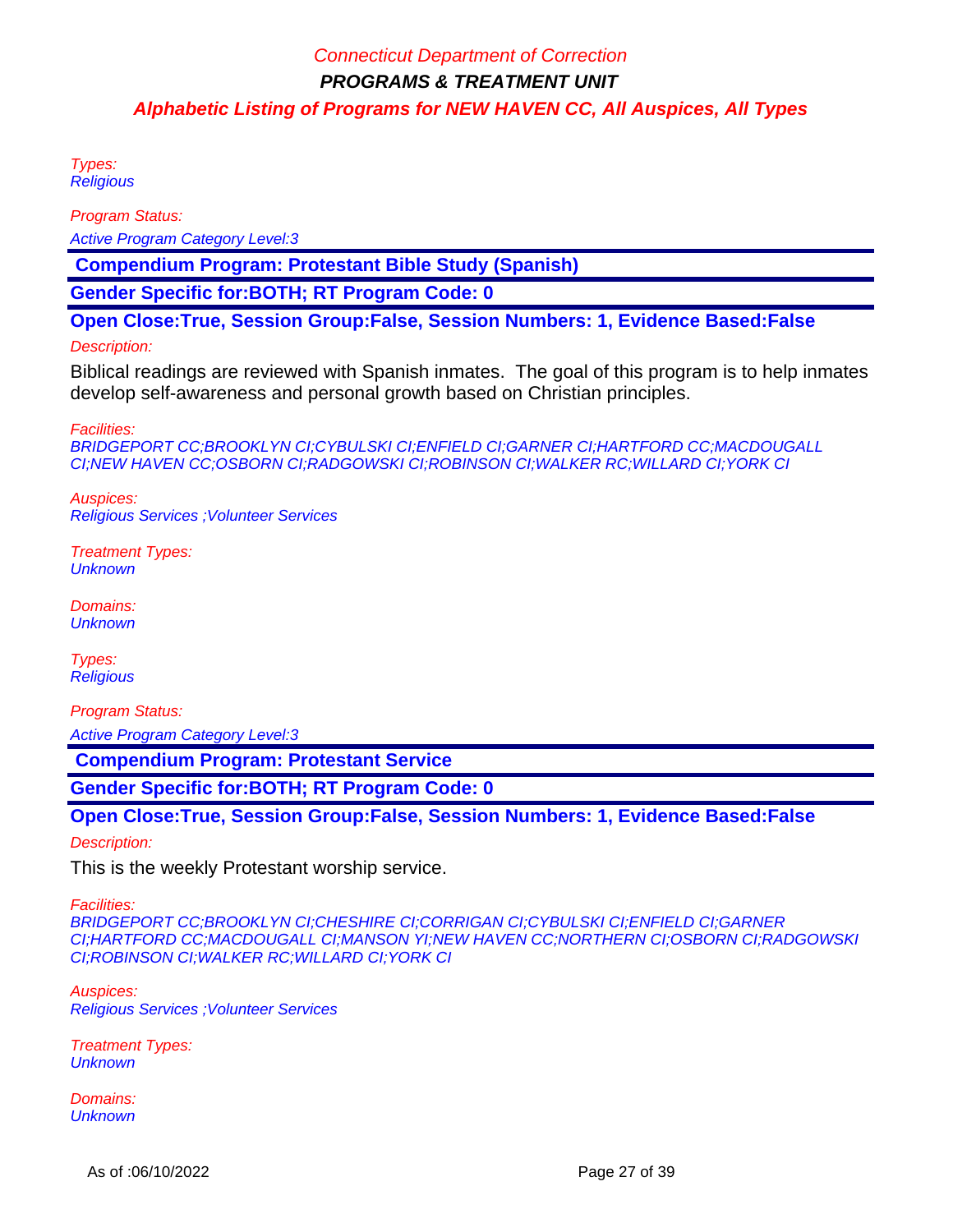Types: Worship Services

Program Status:

Active Program Category Level:3

 **Compendium Program: Protestant Service (Spanish)**

**Gender Specific for:MALE; RT Program Code: 0**

**Open Close:True, Session Group:False, Session Numbers: 1, Evidence Based:False**

#### Description:

This is the weekly Protestant worship service conducted in Spanish.

Facilities:

BRIDGEPORT CC;BROOKLYN CI;CHESHIRE CI;CYBULSKI CI;ENFIELD CI;GARNER CI;HARTFORD CC;MACDOUGALL CI;NEW HAVEN CC;OSBORN CI;RADGOWSKI CI;ROBINSON CI;WILLARD CI

Auspices: Religious Services ;Volunteer Services

Treatment Types: **Unknown** 

Domains: **Unknown** 

Types: **Worship Services** 

Program Status:

Active Program Category Level:3

 **Compendium Program: Protestant Video and Musical**

**Gender Specific for:MALE; RT Program Code: 0**

### **Open Close:True, Session Group:False, Session Numbers: 1, Evidence Based:False**

Description:

A topical supervised group discussion based upon chaplain selected videos or music intended to provide opportunities for inmates to gain insights into other's life experiences and world views. This group meets weekly and led by chaplains and volunteers. It is open to all Protestants.

Facilities: HARTFORD CC;NEW HAVEN CC

Auspices: Religious Services

Treatment Types: **Unknown** 

Domains: **Unknown** 

Types:

As of :06/10/2022 **Page 28 of 39**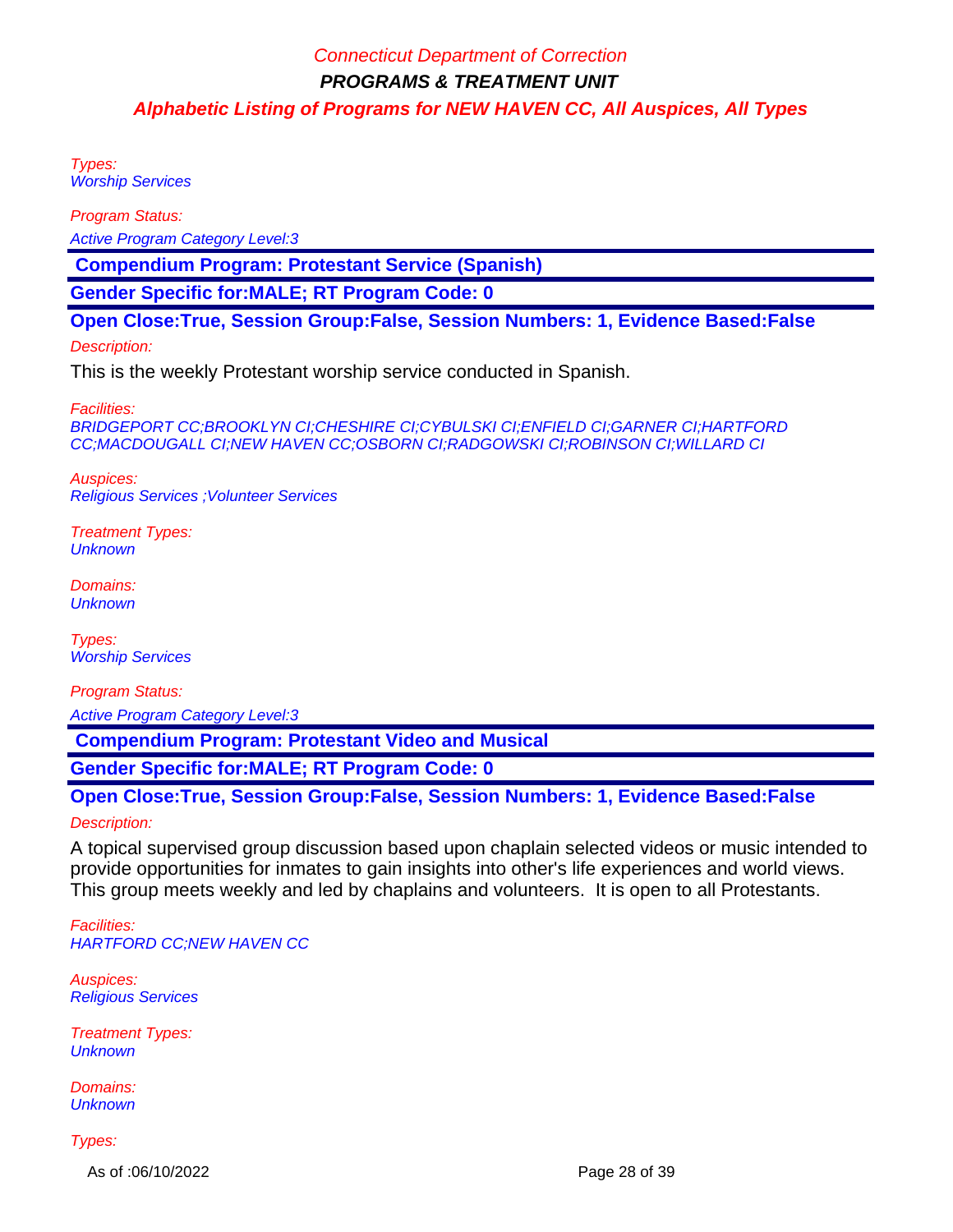**Religious** 

Program Status:

Active Program Category Level:3

 **Compendium Program: Ramadan, Eid-Ul-Fitr, Eid-Ul-Adha**

**Gender Specific for:BOTH; RT Program Code: 0**

### **Open Close:True, Session Group:False, Session Numbers: 1, Evidence Based:False**

Description:

Religiously Required Observations (Annual)

Facilities:

BRIDGEPORT CC;BROOKLYN CI;CHESHIRE CI;CORRIGAN CI;CYBULSKI CI;ENFIELD CI;GARNER CI;HARTFORD CC;MACDOUGALL CI;MANSON YI;NEW HAVEN CC;NORTHERN CI;OSBORN CI;RADGOWSKI CI;ROBINSON CI;WALKER RC;WILLARD CI;YORK CI

Auspices: Religious Services

Treatment Types: **Unknown** 

Domains: **Unknown** 

Types: **Religious** 

Program Status: Active Program Category Level:3

 **Compendium Program: Re-Entry and Discharge Planning**

**Gender Specific for:BOTH; RT Program Code: M1**

**Open Close:True, Session Group:False, Session Numbers: 1, Evidence Based:False** Description:

Facilities: BRIDGEPORT CC;BROOKLYN CI;CENTRAL OFFICE ;CHESHIRE CI;CORRIGAN CI;CYBULSKI CI;ENFIELD CI;GARNER CI;HARTFORD CC;MACDOUGALL CI;MANSON YI;NEW HAVEN CC;NORTHERN CI;OSBORN CI;RADGOWSKI CI;ROBINSON CI;WALKER RC;WILLARD CI;YORK CI

Auspices: **Unknown** 

Treatment Types: Reintegration Enhancement/Relapse Prevention (RERP)

Domains:

Education;Education, Employment, and Financial Situation;Employment/Financial;Housing Safety;Substance Abuse

Types: **Unknown** 

As of :06/10/2022 Page 29 of 39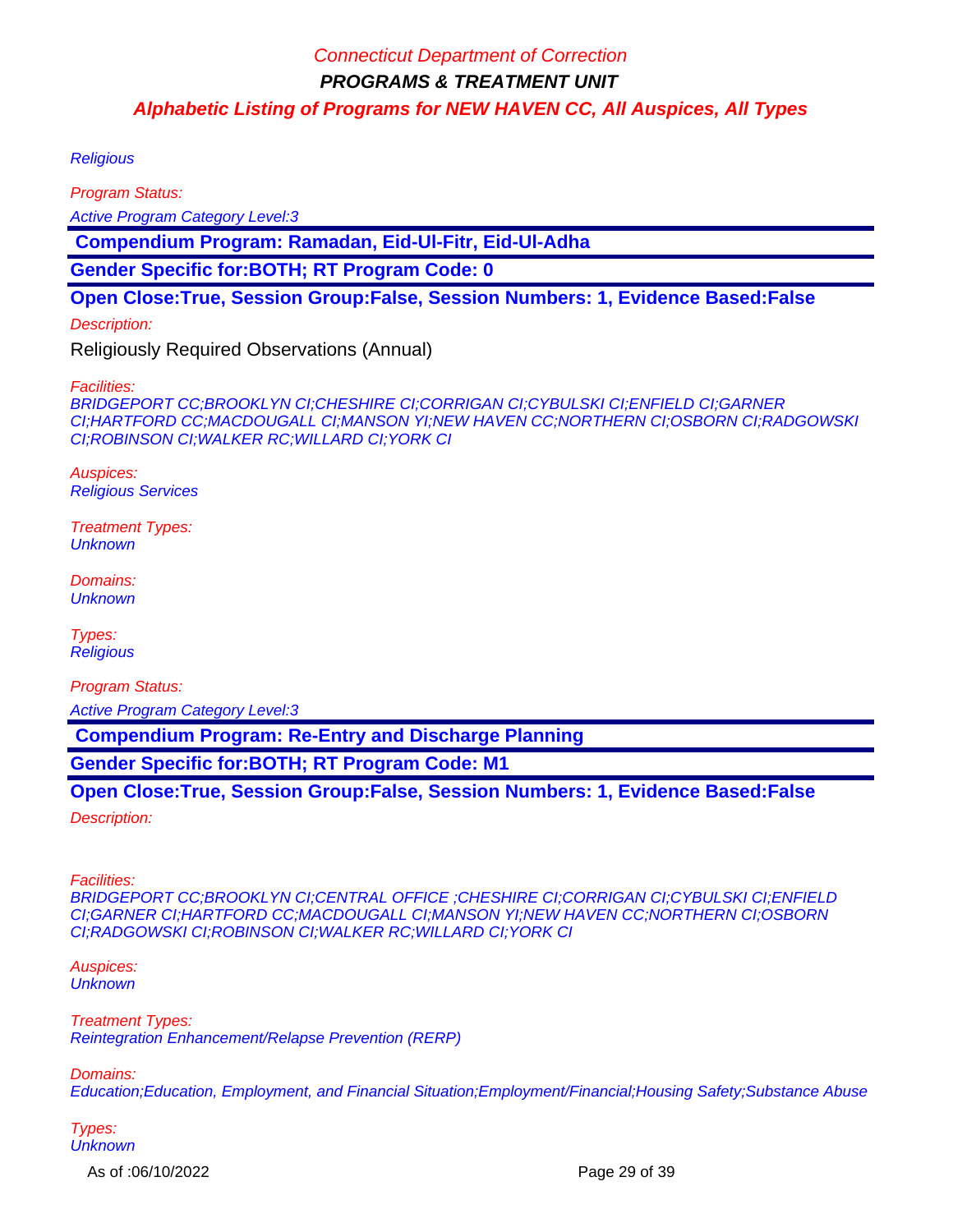Program Status:

Active Program Category Level:2

 **Compendium Program: Sacramental Preparation (Spanish)**

**Gender Specific for:BOTH; RT Program Code: 0**

**Open Close:True, Session Group:False, Session Numbers: 1, Evidence Based:False**

#### Description:

This is a course of studies conducted in Spanish.

Facilities: NEW HAVEN CC

Auspices: Religious Services

Treatment Types: **Unknown** 

Domains: **Unknown** 

Types: **Religious** 

Program Status:

Active Program Category Level:3

 **Compendium Program: School Record / Transcript**

**Gender Specific for:BOTH; RT Program Code: I4**

### **Open Close:True, Session Group:False, Session Numbers: 1, Evidence Based:False**

Description:

\*\*\*\*

Facilities:

BRIDGEPORT CC;BROOKLYN CI;CENTRAL OFFICE ;CHESHIRE CI;CORRIGAN CI;CYBULSKI CI;ENFIELD CI;GARNER CI;HARTFORD CC;MACDOUGALL CI;MANSON YI;NEW HAVEN CC;NORTHERN CI;OSBORN CI;RADGOWSKI CI;ROBINSON CI;WILLARD CI;YORK CI

Auspices: Programs & Treatment Unit

Treatment Types: Reintegration Enhancement/Relapse Prevention (RERP)

Domains: Education;Education, Employment, and Financial Situation

Types: Re-Entry

Program Status:

As of :06/10/2022 **Page 30 of 39**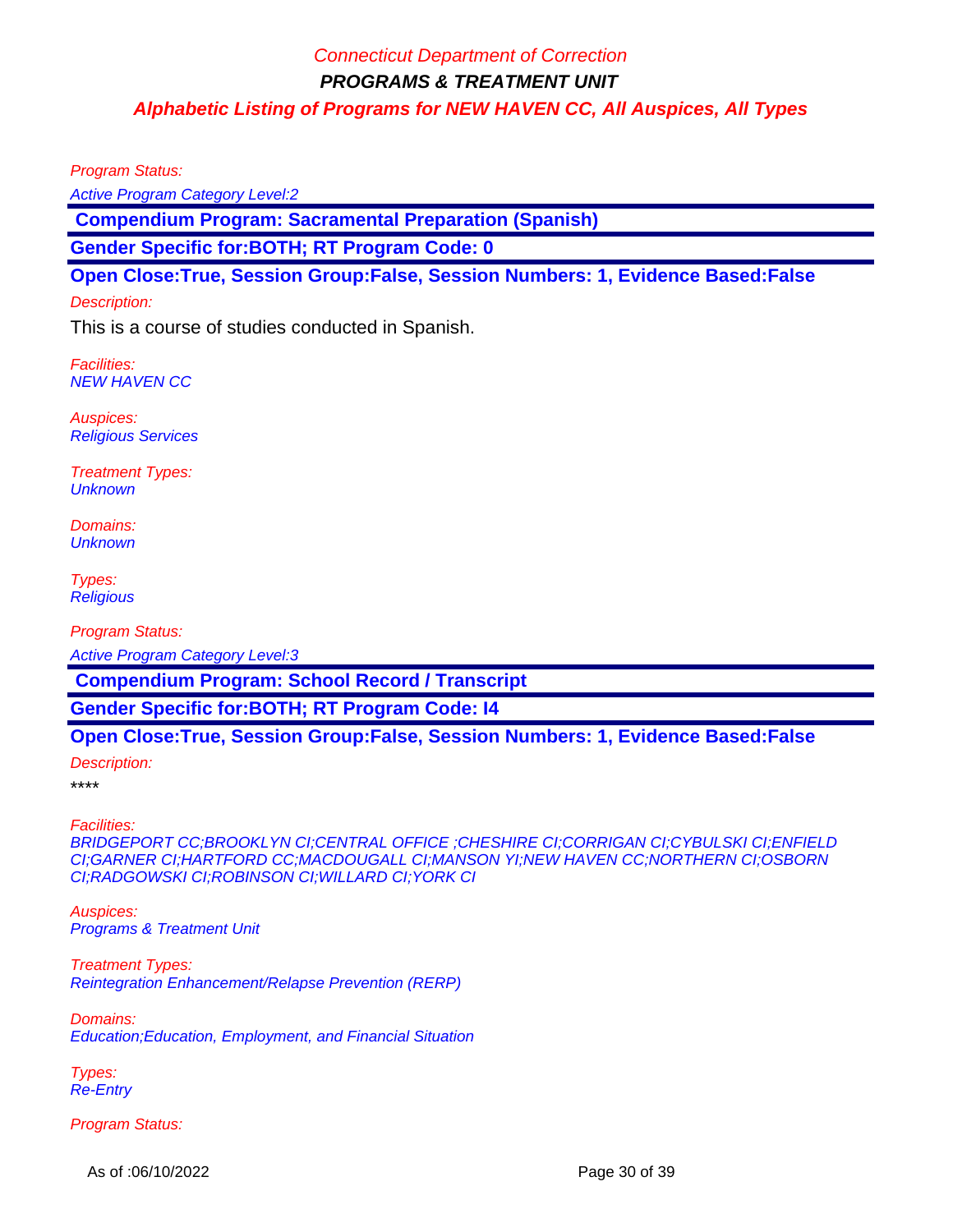Active Program Category Level:3

 **Compendium Program: Social Security Card**

**Gender Specific for:BOTH; RT Program Code: I5**

### **Open Close:True, Session Group:False, Session Numbers: 1, Evidence Based:False**

Description:

\*\*\*\*

Facilities:

BRIDGEPORT CC;BROOKLYN CI;CENTRAL OFFICE ;CHESHIRE CI;CORRIGAN CI;CYBULSKI CI;ENFIELD CI;GARNER CI;HARTFORD CC;MACDOUGALL CI;MANSON YI;NEW HAVEN CC;NORTHERN CI;OSBORN CI;RADGOWSKI CI;ROBINSON CI;WALKER RC;WILLARD CI;YORK CI

Auspices: Programs & Treatment Unit

Treatment Types: Reintegration Enhancement/Relapse Prevention (RERP)

Domains: Education, Employment, and Financial Situation;Employment/Financial

Types: Re-Entry

Program Status:

Active Program Category Level:3

 **Compendium Program: Special Education and Pupil Services**

**Gender Specific for:BOTH; RT Program Code: 0**

## **Open Close:True, Session Group:False, Session Numbers: 1, Evidence Based:False** Description:

The special education teachers, pupil services specialists (School Psychologists, School Counselors, School Social Workers), and the associated clerical and durational staff provide services to students with handicapping conditions which interfere with their ability to participate in school. These services are mandated by federal (Individuals with Disabilities Education Act Amendments of 1997) and state (Connecticut General Statutes 10-76) statute. Special education services encompass a broad array of activities including assessment, counseling, transition planning, and both the direct and indirect (e.g. consultation) services of the special education teachers and pupil services staff. Student programs are designed according to the individual needs of each student with disabilities and are specified in an Individualized Education Plan (IEP.) A social skills component is a part of the special education program.

Facilities:

BRIDGEPORT CC;BROOKLYN CI;CHESHIRE CI;CORRIGAN CI;CYBULSKI CI;ENFIELD CI;GARNER CI;HARTFORD CC;MACDOUGALL CI;MANSON YI;NEW HAVEN CC;NORTHERN CI;OSBORN CI;RADGOWSKI CI;ROBINSON CI;WILLARD CI;YORK CI

Auspices: USD#1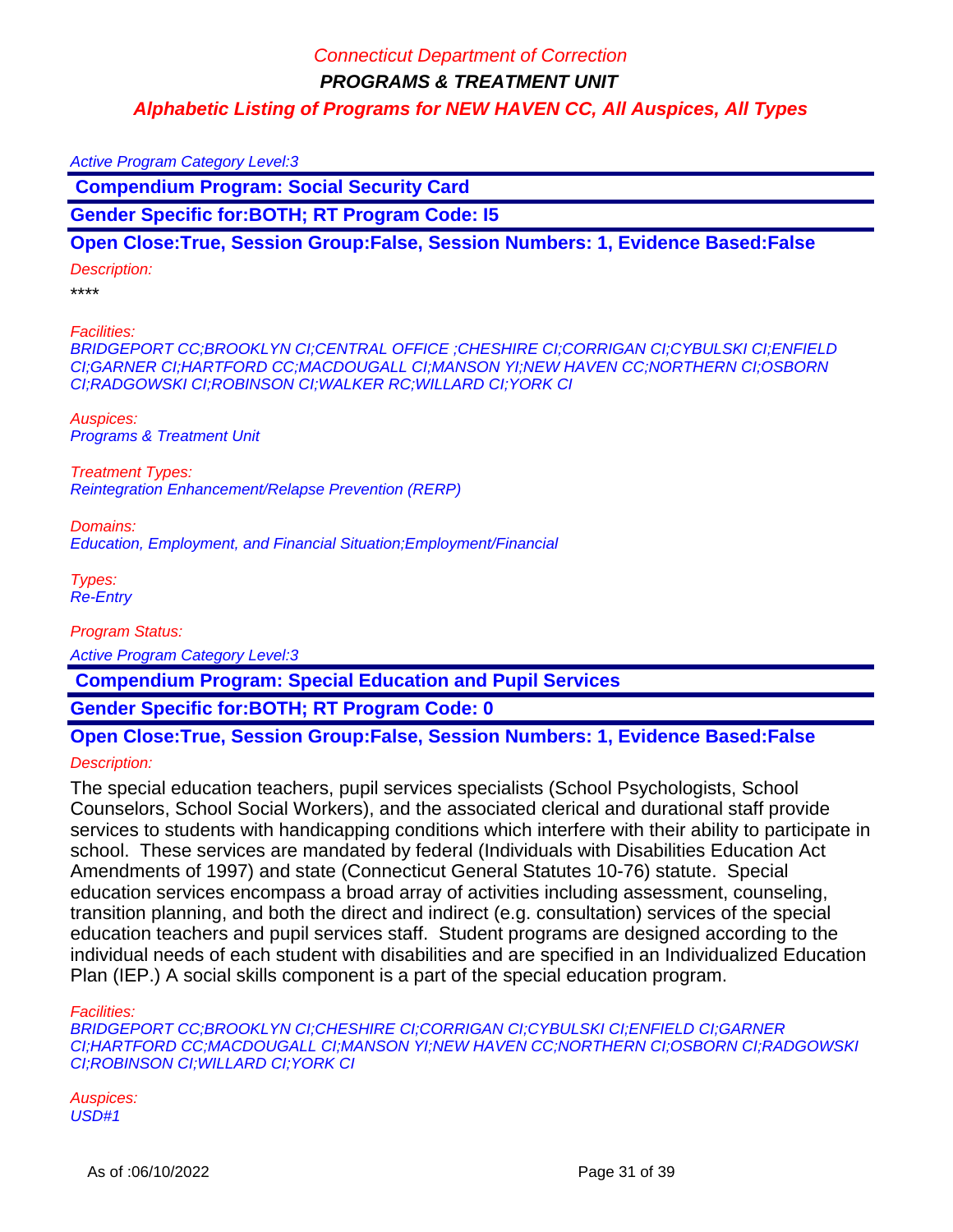Treatment Types: Education (Ed)

Domains:

Education;Education, Employment, and Financial Situation;Employment/Financial

Types: Academic Education

Program Status:

Active Program Category Level:1

 **Compendium Program: State ID Card**

**Gender Specific for:BOTH; RT Program Code: I6**

**Open Close:True, Session Group:False, Session Numbers: 1, Evidence Based:False**

Description:

\*\*\*\*

Facilities:

BRIDGEPORT CC;BROOKLYN CI;CENTRAL OFFICE ;CHESHIRE CI;CORRIGAN CI;CYBULSKI CI;ENFIELD CI;GARNER CI;HARTFORD CC;MACDOUGALL CI;MANSON YI;NEW HAVEN CC;NORTHERN CI;OSBORN CI;RADGOWSKI CI;ROBINSON CI;WALKER RC;WILLARD CI;YORK CI

Auspices: Programs & Treatment Unit

Treatment Types: Reintegration Enhancement/Relapse Prevention (RERP)

Domains: Education, Employment, and Financial Situation;Employment/Financial

Types: Re-Entry

Program Status:

Active Program Category Level:3

 **Compendium Program: Tier One - Addiction Services - Brief Substance Abuse Education Program**

**Gender Specific for:MALE; RT Program Code: 13**

**Open Close:True, Session Group:False, Session Numbers: 9, Evidence Based:False**

### Description:

To meet the treatment needs of offenders re-entering the community from a pre-sentence or direct admission facility Addiction Services Units offer a Tier I Reentry Program. Using the evidenced based -Beat the Streets- curriculum this program component focuses on relapse and re-integration.

Facilities: BRIDGEPORT CC;HARTFORD CC;MANSON YI;NEW HAVEN CC

#### Auspices:

As of :06/10/2022 **Page 32 of 39**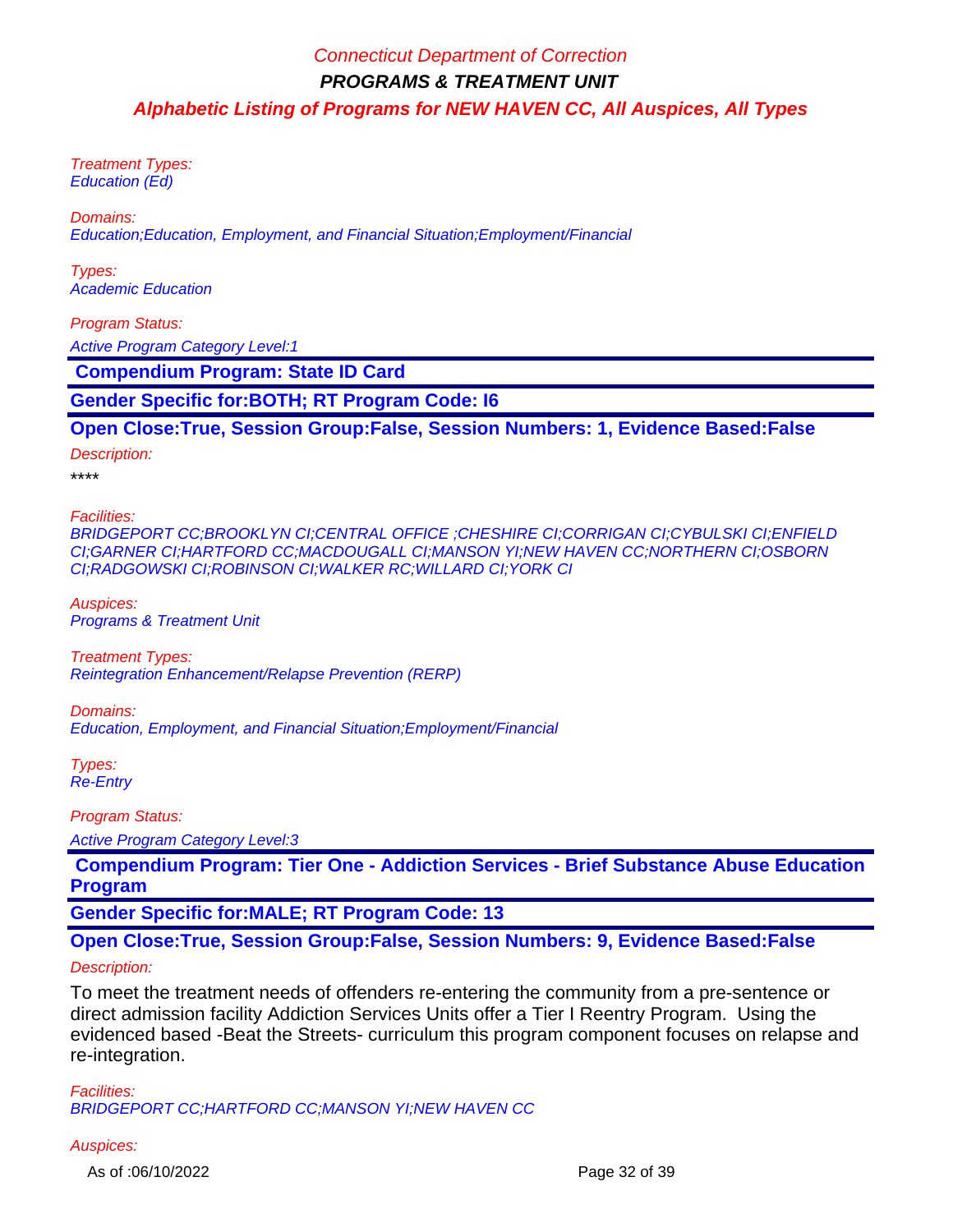Addiction Services;Charlene Perkins Center - Facility Staff

Treatment Types: Substance Abuse (SA)

Domains: Substance Abuse and Mental Health

Types: Addiction;Re-Entry

Program Status:

Active Program Category Level:1

 **Compendium Program: Tier Two Addiction Services Intensive Outpatient Program**

**Gender Specific for:BOTH; RT Program Code: 14**

**Open Close:True, Session Group:False, Session Numbers: 30, Evidence Based:False**

Description:

The Tier Two Program is an intensive outpatient Addiction Services Program with 30 curriculum sessions for 10 weeks. Group components are held three times weekly and incorporate weekly fellowship meetings to lay the foundation of basic substance abuse information, promote personal identification with recovery, and motivate further treatment involvement. This program may also be held in Spanish for Spanish Speaking offenders.

Facilities:

BRIDGEPORT CC;BROOKLYN CI;CORRIGAN CI;CYBULSKI CI;ENFIELD CI;HARTFORD CC;MACDOUGALL CI;MANSON YI;NEW HAVEN CC;OSBORN CI;RADGOWSKI CI;ROBINSON CI;WALKER RC;WILLARD CI;YORK CI

Auspices: Addiction Services

Treatment Types: Cognitive Behavioral Therapy (CBT);Substance Abuse (SA)

Domains:

Criminal Attitudes and Behavioral Patterns;Substance Abuse;Substance Abuse and Mental Health

Types: **Addiction**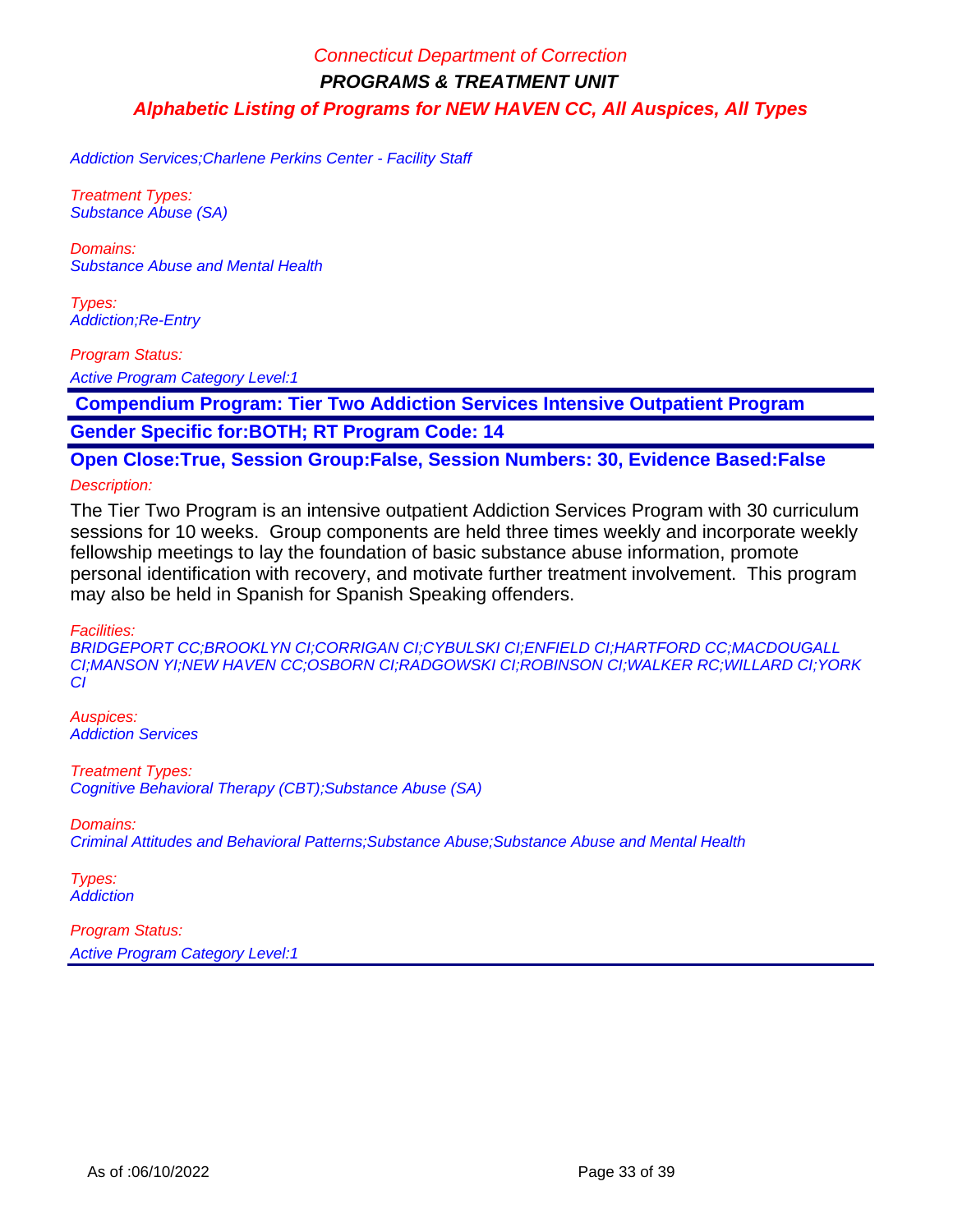**PROGRAMS & TREATMENT UNIT**

## **Alphabetic Listing of Programs for NEW HAVEN CC, All Auspices, All Types**

 **Compendium Program: Transitional Linkage into the Community (TLC)**

**Gender Specific for:BOTH; RT Program Code: 0**

**Open Close:True, Session Group:False, Session Numbers: 1, Evidence Based:False** Description:

Transitional Linkage into the Community (TLC) is a program of Community Partners in Action which provides discharge planning for inmates with HIV/AIDS. TLC serves every prison and jail in the state, and works with clients returning to every region of the state. TLC case managers meet clients' emergency needs upon release, and connect them with services in their local communities for continuing care and assistance.

Facilities:

BRIDGEPORT CC;BROOKLYN CI;CHESHIRE CI;CORRIGAN CI;GARNER CI;HARTFORD CC;MACDOUGALL CI;NEW HAVEN CC;NORTHERN CI;OSBORN CI;RADGOWSKI CI;WALKER RC;YORK CI

Auspices: **Health Services** 

Treatment Types:

Behavior Modification (BM);Mental Health (MH);Reintegration Enhancement/Relapse Prevention (RERP)

Domains:

Abuse/Trauma;Employment/Financial;Housing Safety;Mental Health;Relationships;Self Efficacy;Substance Abuse;Substance Abuse and Mental Health

Types: Health Education;Re-Entry

Program Status:

Active Program Category Level:3

 **Compendium Program: USD # 1 Adult Basic Education (GL 5-8)\_NHCC**

**Gender Specific for:MALE; RT Program Code: 0**

**Open Close:True, Session Group:False, Session Numbers: 1, Evidence Based:False** Description:

ABE is the primary program of instruction designed to provide training in academic skills in the areas of reading, mathematics, language arts, general science and social studies for inmates under 22. The program is directed toward increasing academic proficiency. ABE 2 is provided to individuals who have been assessed by the education unit with a 5-8 grade level.

Facilities: NEW HAVEN CC

Auspices: USD#1

Treatment Types: Education (Ed)

Domains: Education, Employment, and Financial Situation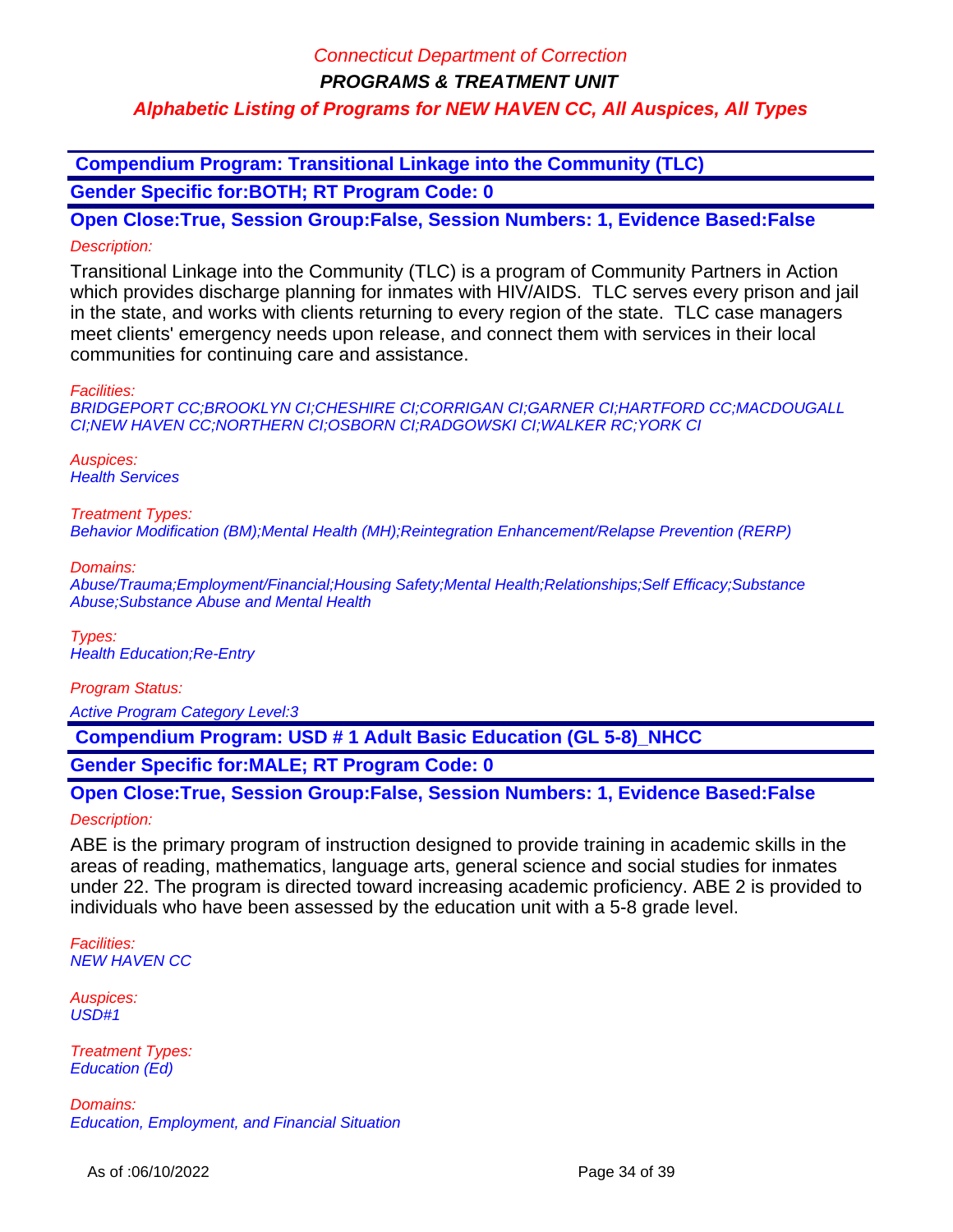Types: Academic Education

Program Status:

Active Program Category Level:1

 **Compendium Program: USD # 1 Adult Basic Education (GL 9-12)\_NHCC**

**Gender Specific for:MALE; RT Program Code: 0**

**Open Close:True, Session Group:False, Session Numbers: 1, Evidence Based:False**

### Description:

ABE is a primary program of instruction designed to provide training in academic skills in the areas of reading, mathematics, language arts, general science and social studies for inmates under 22 years of age. The program is directed toward increasing academic proficiency. ABE 3 is provided to individuals who have been assessed by the education unit with a 9-12 grade level.

Facilities: NEW HAVEN CC

Auspices: USD#1

Treatment Types: Education (Ed)

Domains: Education, Employment, and Financial Situation

Types: Academic Education

Program Status:

Active Program Category Level:1

 **Compendium Program: USD # 1 Adult Basic Education 4 (GL0-12)\_NHCC**

**Gender Specific for:MALE; RT Program Code: 0**

**Open Close:True, Session Group:False, Session Numbers: 1, Evidence Based:False** Description:

ABE is the primary program of instruction designed to provide training in academic skills in the areas of reading, mathematics, language arts, general science and social studies for inmates under 22. The program is directed toward increasing academic proficiency. ABE 4 is provided to individuals who have been assessed by the education unit with a 0-12 grade level.

Facilities: NEW HAVEN CC

Auspices: USD#1

Treatment Types: Education (Ed)

As of :06/10/2022 **Page 35 of 39**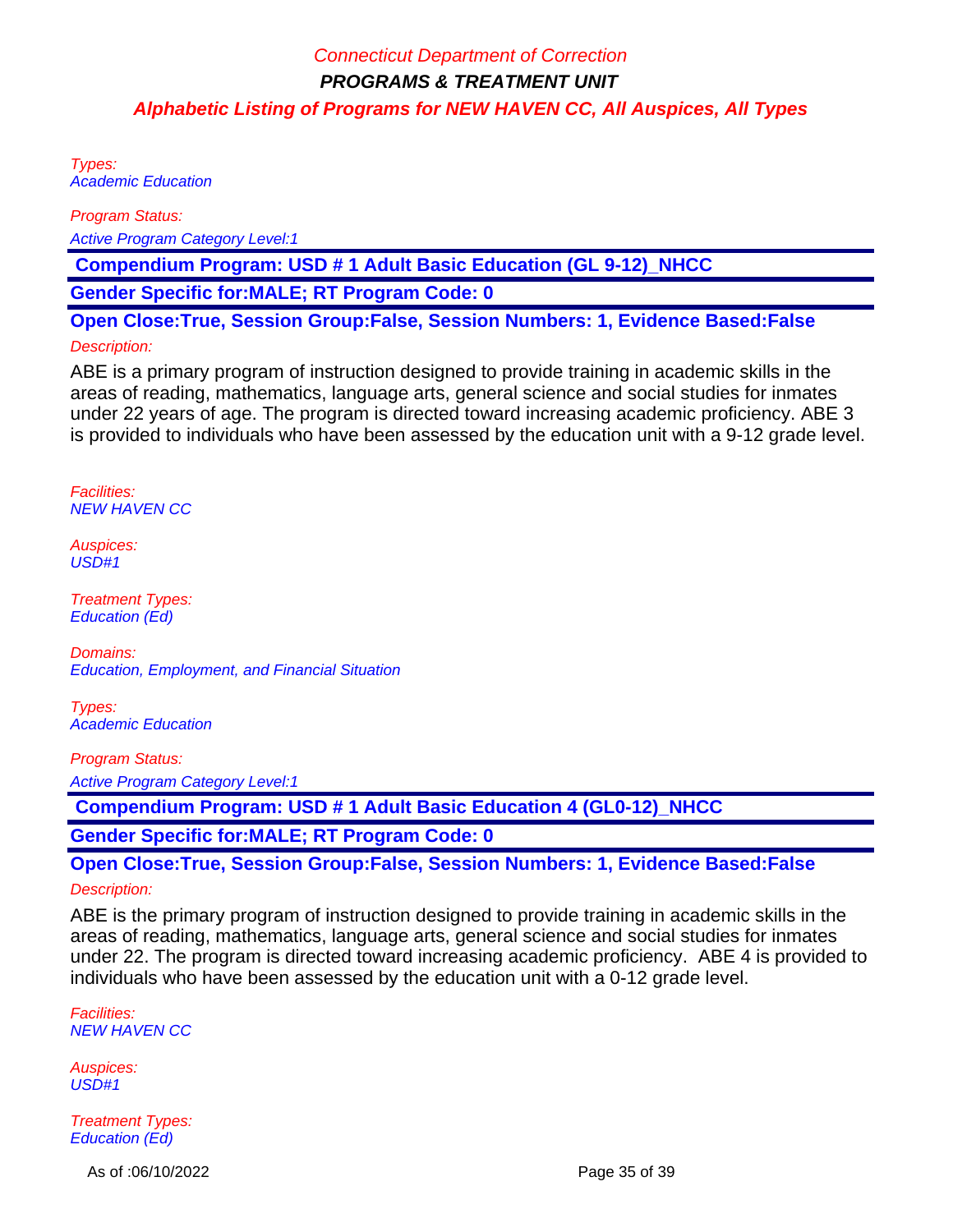Domains: Education, Employment, and Financial Situation

Types: Academic Education

Program Status:

Active Program Category Level:1

 **Compendium Program: USD # 1 GED/High School Diploma\_NHCC**

**Gender Specific for:MALE; RT Program Code: 0**

**Open Close:True, Session Group:False, Session Numbers: 1, Evidence Based:False** Description:

The GED is the primary program of instruction for students functioning above an eighth grade level who wish to earn a State of Connecticut high school diploma through the examination process. GED Tutors and volunteers assist Department teachers by helping inmates under 22 years of age prepare for the GED Exam and/or by helping to teach basic language skills.

Facilities: NEW HAVEN CC

Auspices: USD#1

Treatment Types: Education (Ed)

Domains: Education, Employment, and Financial Situation

Types: Academic Education

Program Status:

Active Program Category Level:1

 **Compendium Program: USD#1 Adult Basic Education (GL 5-8)**

**Gender Specific for:BOTH; RT Program Code: 51**

**Open Close:True, Session Group:False, Session Numbers: 1, Evidence Based:False**

#### Description:

ABE is a primary program of instruction designed to provide training in academic skills in the areas of reading, mathematics, language arts, general science and social studies. The program is directed toward increasing academic proficiency. ABE 2 is provided to individuals who have been assessed by the education unit with a 5-8 grade level.

Facilities:

BRIDGEPORT CC;BROOKLYN CI;CHESHIRE CI;CORRIGAN CI;CYBULSKI CI;ENFIELD CI;GARNER CI;HARTFORD CC;MACDOUGALL CI;MANSON YI;NEW HAVEN CC;NORTHERN CI;OSBORN CI;RADGOWSKI CI;ROBINSON CI;WILLARD CI;YORK CI

#### Auspices: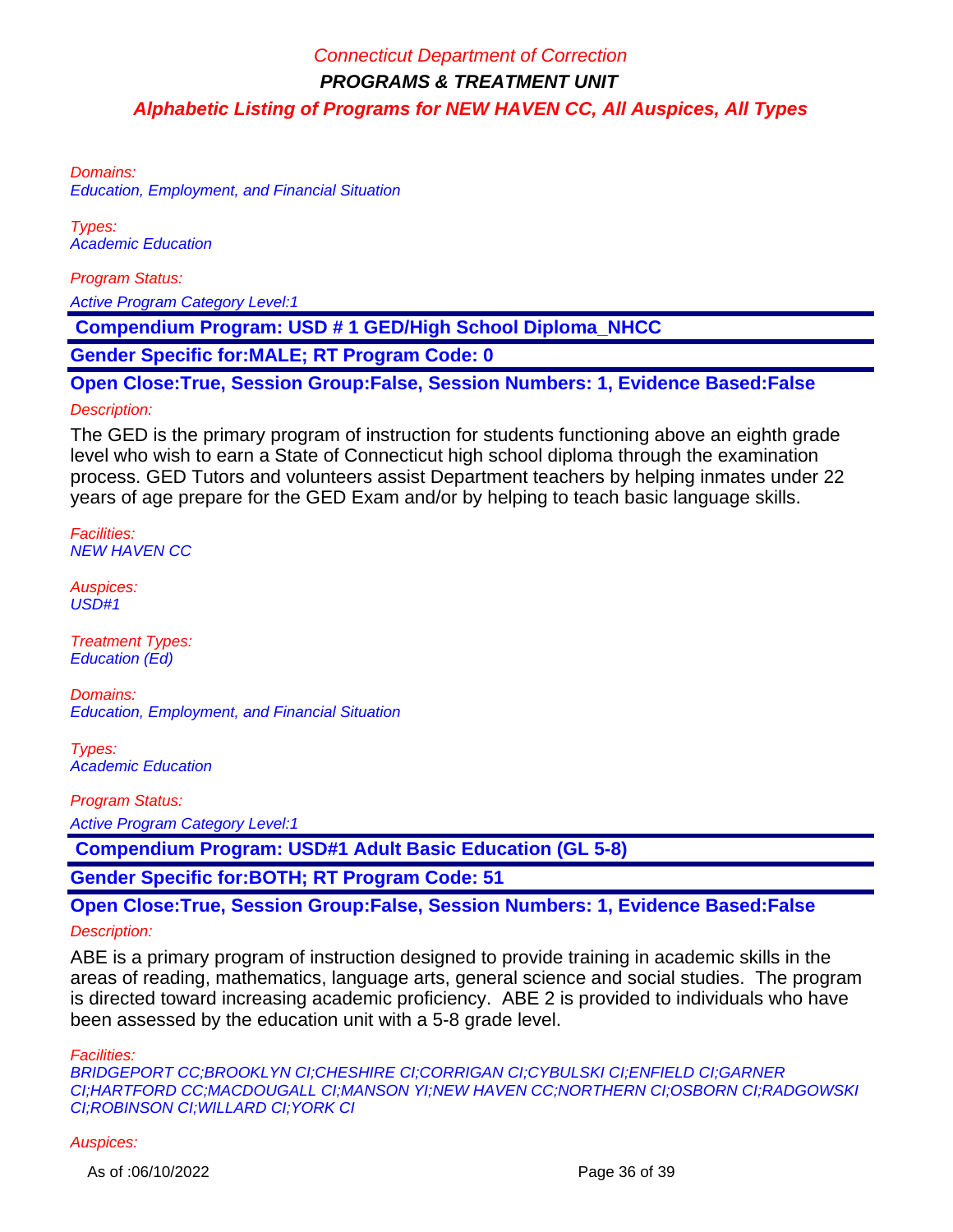USD#1

Treatment Types: Education (Ed)

Domains: Education;Education, Employment, and Financial Situation

Types: Academic Education

Program Status:

**Active Program Category Level:1** 

 **Compendium Program: USD#1 Adult Basic Education (GL 9-12)**

**Gender Specific for:BOTH; RT Program Code: 52**

**Open Close:True, Session Group:False, Session Numbers: 1, Evidence Based:False**

Description:

ABE is the primary program of instruction designed to provide training in academic skills in the areas of reading, mathematics, language arts, general science and social studies. The program is directed toward increasing academic proficiency. ABE 3 is provided to individuals who have been assessed by the education unit with a 9-12 grade level.

Facilities:

BRIDGEPORT CC;BROOKLYN CI;CHESHIRE CI;CORRIGAN CI;CYBULSKI CI;ENFIELD CI;GARNER CI;HARTFORD CC;MACDOUGALL CI;MANSON YI;NEW HAVEN CC;NORTHERN CI;OSBORN CI;RADGOWSKI CI;ROBINSON CI;WALKER RC;WILLARD CI;YORK CI

Auspices: USD#1

Treatment Types: Education (Ed)

Domains: Education;Education, Employment, and Financial Situation

Types: Academic Education

Program Status: Active Program Category Level:1

 **Compendium Program: USD#1 Adult Basic Education 4 (GL 0-12)**

**Gender Specific for:BOTH; RT Program Code: 53**

# **Open Close:True, Session Group:False, Session Numbers: 1, Evidence Based:False**

### Description:

ABE is the primary program of instruction designed to provide training in academic skills in the areas of reading, mathematics, language arts, general science and social studies. the program is directed toward increasing academic proficiency. ABE 4 is provided to individuals who have been assessed by the education unit with a 0-12 grade level.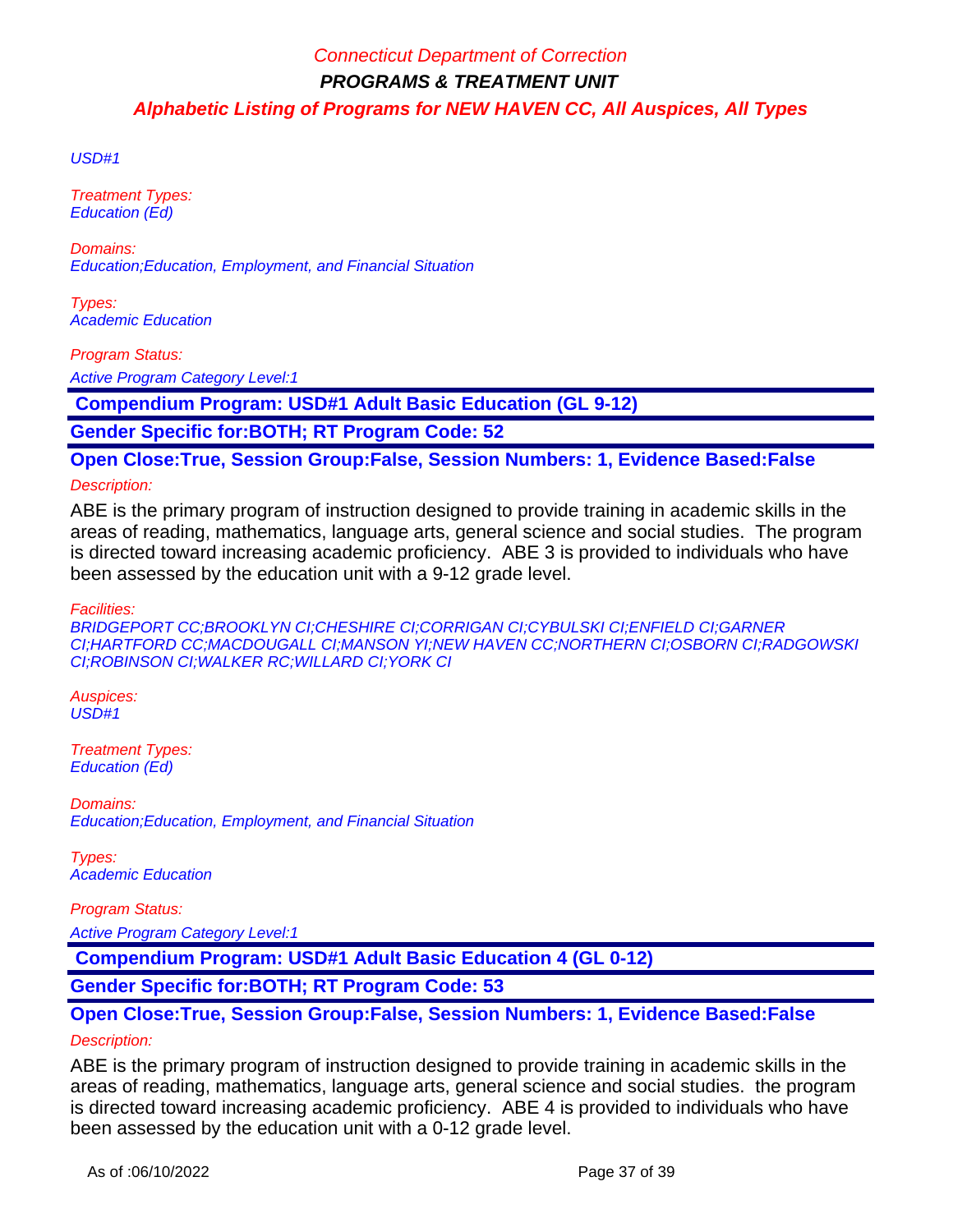Facilities:

BRIDGEPORT CC;BROOKLYN CI;CENTRAL OFFICE ;CORRIGAN CI;CYBULSKI CI;ENFIELD CI;GARNER CI;HARTFORD CC;MACDOUGALL CI;MANSON YI;NEW HAVEN CC;NORTHERN CI;OSBORN CI;RADGOWSKI CI;ROBINSON CI;WILLARD CI;YORK CI

Auspices: USD#1

Treatment Types: Education (Ed)

Domains: Education;Education, Employment, and Financial Situation

Types: Academic Education

Program Status:

Active Program Category Level:1

 **Compendium Program: USD#1 GED/High School Diploma**

**Gender Specific for:BOTH; RT Program Code: 86**

**Open Close:True, Session Group:False, Session Numbers: 1, Evidence Based:False** Description:

The GED is the primary program of instruction for students functioning above an eighth grade level who wish to earn a State of Connecticut high school diploma through the examination process. GED Tutors and volunteers assist Department teachers by helping inmates prepare for the GED Exam and/or by helping to teach basic language skills.

Facilities:

BRIDGEPORT CC;BROOKLYN CI;CHESHIRE CI;CORRIGAN CI;CYBULSKI CI;ENFIELD CI;GARNER CI;HARTFORD CC;MACDOUGALL CI;MANSON YI;NEW HAVEN CC;OSBORN CI;RADGOWSKI CI;ROBINSON CI;WILLARD CI;YORK CI

Auspices: USD#1

Treatment Types: Education (Ed)

Domains: Education;Education, Employment, and Financial Situation

Types: Academic Education